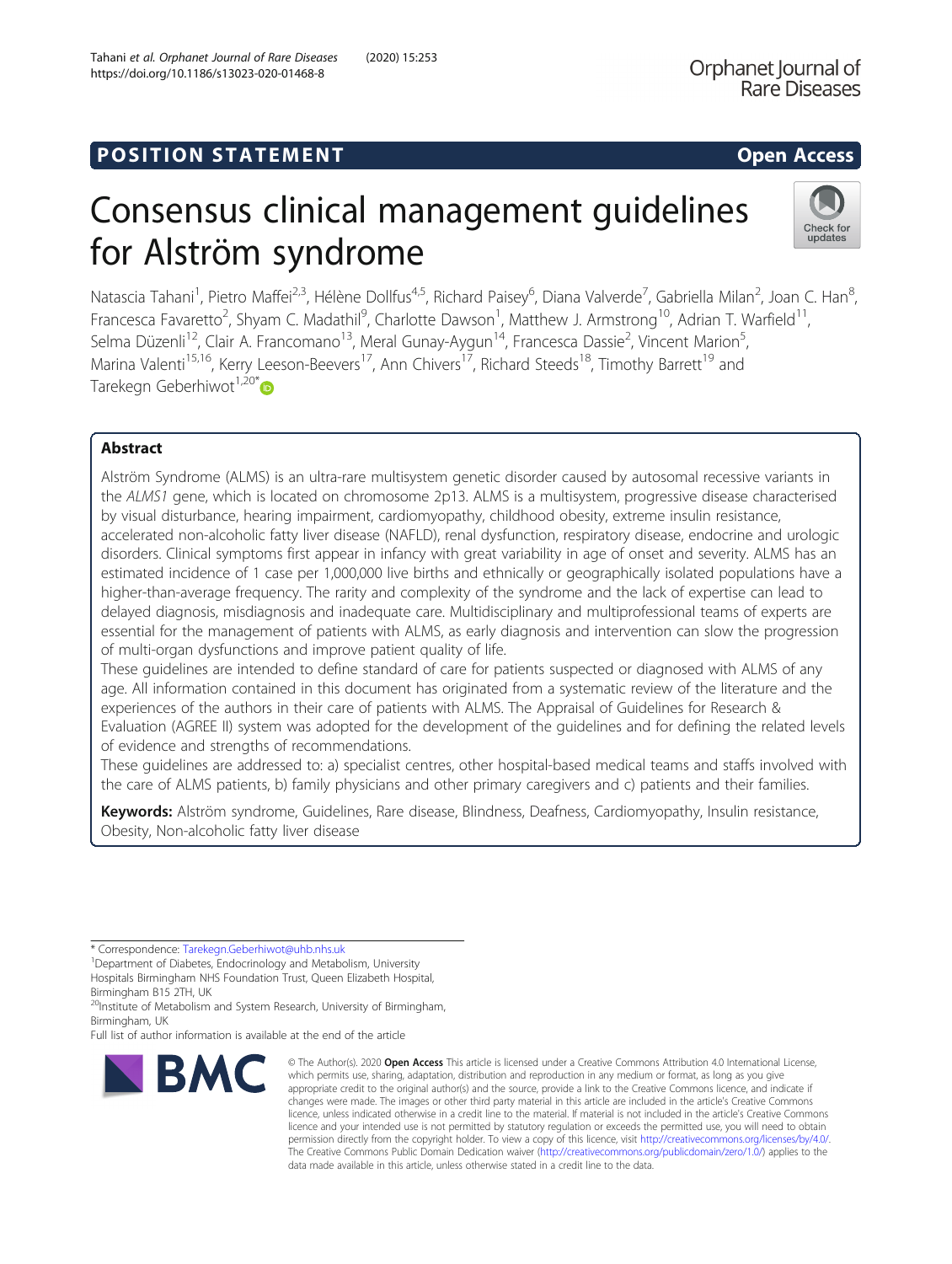# Background

Alström Syndrome (ALMS; OMIM #203800) is an ultrarare multisystem genetic disorder caused by pathogenic variants of ALMS1 gene. This syndrome was first described by Carl-Henry Alström in 1959 as a progressive retinal degeneration, obesity, neuronal hearing loss and insulin resistance [[1](#page-19-0)]. Clinical features, time of onset and severity can vary greatly among and even within families bearing identical genetic alterations. The disease is relentlessly progressive in nature which can result in premature death.

The rarity of this disorder, the complexity of the syndrome and the scarcity of expertise can translate into misdiagnosis, delayed diagnosis, and barriers to adequate care. This results in inadequate or inappropriate treatment, loss of confidence in the healthcare system, and patient disempowerment. To date, there is no disease specific therapy for ALMS and the mainstay of management involves multidisciplinary and multiprofessional teams of experts as early diagnosis and intervention can slow the progression of multi-organ dysfunctions and improve the longevity and quality of life of patients. There are no national or international management guidelines/ standard operating procedures to guide how best to care for patients with ALMS. The European Alström Syndrome society (ASEU) ([www.alstromeurope.](http://www.alstromeurope.org) [org](http://www.alstromeurope.org)) has initiated the development of a comprehensive disease management guideline to provide a resource for the multidisciplinary team, and to support patients, caregivers and their primary care professionals on the current diagnosis, treatment, monitoring and outcome measures for patients with ALMS. This document represents general guidelines, which in the opinion of the authors can inform care providers about the needs of patients with ALMS in order to provide equitable and improved care. It defines standard of care for ALMS patients, fosters shared care arrangements between expert centres and family physicians, and empowers patients. The guidelines refer to the management of patients suspected or diagnosed with ALMS of any age. These guidelines should be of value to: a) specialist centres, other hospital-based medical teams and other staffs involved with the care of ALMS patients, b) family physicians and other primary caregivers and c) patients and their families.

# Methods

These guidelines have been developed by International expert physicians, geneticists, allied healthcare professionals and patient support groups with a common aim to support equitable care by standardising the standard of care for all patients with ALMS. The Guidelines Development Group (GDG) consisted of expert representatives from a range of professional groups including paediatric and adult endocrinologists, metabolic specialists, cardiologists, ophthalmologists, Ear, Nose and Throat (ENT) specialists, respiratory specialists, pathologists, geneticists, basic scientists, specialist metabolic dieticians, physiotherapists, psychologists, specialist nurses and patient support group representatives. The GDG Committee agreed the remit of the guidelines and selected a list of guidelines topics for development.

A systematic literature review on ALMS of the last 45 years until October 2019 was carried out using Medline, MedLink, Embase and the Cochrane Library. Relevant published papers considered by the GDG members as important were included. The initial search identified 220 reference abstracts, of which 179 were accepted as relevant after the first screen. References related to a single topic were pulled together and the GDG was divided into subgroups aimed to critically appraise references devoted to a specific topic (Genetics and Diagnosis, Hearing and Sight, Cardio-respiratory system, Endocrine and Metabolism, Gastro-intestinal and Genito-urinary tract, Psychosocial aspects, and overall management and follow up). The committee discussed by teleconference in August 2019 and met in October 2019 in Birmingham, UK. They also corresponded by email on a regular basis throughout the duration of the guidelines development. During the workshop, the GDG adopted the second version of the Appraisal of Guidelines for Research & Evaluation (AGREE II) system as methodological reference in order to meet the guideline development standards. Relevant papers were evaluated by members of the GDG before the evidence was considered. Section leaders individually assessed the literature and wrote a short document describing the study findings and related recommendations. All GDG members discussed the draft documents. Evidence levels were classified in accordance with the Grading of Recommendations, Assessment, Development and Evaluations (GRADE) methodology and level of evidence were graded from A to C (Table [1](#page-2-0)). In addition, for the adoption of recommendations, we formed a panel of experts representative of the specialists caring for ALMS patients and used the Delphi method for the development of our guidelines. The guidelines will be published in an open access journal and made freely accessible through the ALMS society website. These guidelines will be revised every 3–5 years to reflect new data pertaining to future research findings, new therapies and the development of diagnostic methods. The development of these guidelines was made without external financial support from industries involved in the manufacturing of therapies for ALMS. Competing interests of members of the guideline development group have been recorded in writing and addressed.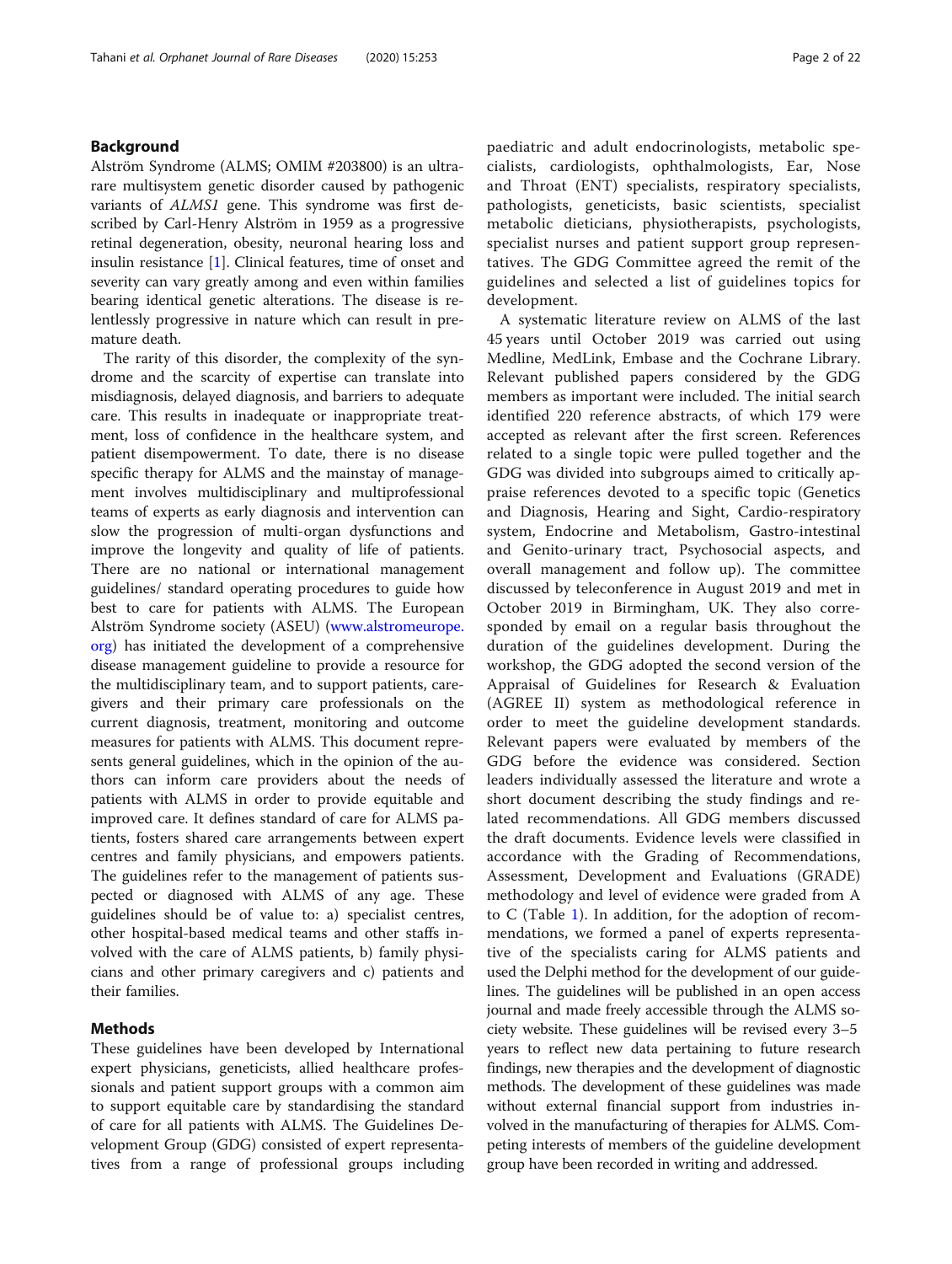<span id="page-2-0"></span>Table 1 Evidence levels and strength of recommendations

| Item                         | Definition                                                                                                                                                                                                                                                                                                               |  |
|------------------------------|--------------------------------------------------------------------------------------------------------------------------------------------------------------------------------------------------------------------------------------------------------------------------------------------------------------------------|--|
| Level of evidence            |                                                                                                                                                                                                                                                                                                                          |  |
| A. High-quality evidence     | Further research is unlikely to change our confidence in the estimate of effect. Consistent evidence<br>from the Randomised Controlled Trials (RCTs) without important limitations or exceptionally strong<br>evidence from observational studies.                                                                       |  |
| B. Moderate-quality evidence | Further research is likely to have an important impact on our confidence in the estimate of effect<br>and may change the estimate. Evidence from RCTs with important limitations (inconsistent results,<br>methodologic flaws, indirect or imprecise), or very strong evidence from observational studies.               |  |
| C. Low-quality evidence      | Further research is very likely to have an important impact on our confidence in the estimate of<br>effect and is likely to change the estimate. Evidence for at least one critical outcome from<br>observational studies, case series, or from RCTs with serious flaws, or indirect evidence, or expert's<br>consensus. |  |
| Strength of recommendation   |                                                                                                                                                                                                                                                                                                                          |  |
| 1. Strong recommendation     | Recommendation can apply to most patients in most circumstances.                                                                                                                                                                                                                                                         |  |
| 2. Weak recommendation       | The best course of action may differ depending on circumstances or patient or society values.<br>Other alternatives may be equally reasonable.                                                                                                                                                                           |  |

# Definition and epidemiology

#### How do you define Alström syndrome (ALMS)?

Statement # 1: ALMS is a progressive and multisystemic disorder caused by autosomal recessive variants in the ALMS1 gene. The disease is characterized by visual and hearing impairments, cardiomyopathy, renal dysfunction, extreme insulin resistance (IR) and its related complications. Clinical symptoms first appear in infancy with great variability in age of onset and severity.

- Level of evidence: A
- Strength of recommendation: 1
- Experts' opinion: completely agree (88%), mostly agree (12%), partially agree (0%), mostly disagree (0%) and completely disagree (0%)

#### How common is ALMS?

Statement # 2: Alström syndrome is a pan-ethnic ultrarare condition, with an estimated incidence of 1 case per 1,000,000 live births. Ethnically or geographically isolated populations have a higher-than-average frequency of ALMS.

- Level of evidence: C
- Strength of recommendation: 2
- Experts' opinion: completely agree (75%), mostly agree (19%), partially agree (6%), mostly disagree (0%) and completely disagree (0%)

The prevalence of ALMS is difficult to estimate as some individuals with attenuated forms of this syndrome may be underdiagnosed [[2\]](#page-19-0). There is a higher frequency of some specific ALMS1 pathogenic variants in certain ethnic populations, for example, c.10534\_10535ins in French Acadians, and c.10775delC in up to 20% of patients of English descent [[3,](#page-19-0) [4\]](#page-19-0). Based on our collective national Alström service experience in Europe there are at least 263 cases known to us including 89 in the UK, 64 in France, 60 in Turkey, 39 in Italy and 15 in Spain.

# Molecular and genetic basis of the disease

Statement # 3: ALMS is a monogenic disorder caused by homozygous or compound heterozygous variants in the ALMS1 gene, which is located on chromosome 2p13. Of the 268 pathogenic variants identified so far, 96% are nonsense or frameshift changes (insertions and deletions).

- Level of evidence: A
- Strength of recommendation: 1
- Experts' opinion: completely agree (81%), mostly agree (19%), partially agree (0%), mostly disagree (0%) and completely disagree (0%).

The syndrome was first described by Carl Henry Alström in 1959 in three cousins [\[1](#page-19-0)]. Goldstein & Fialkow, in 1973 [\[5](#page-19-0)], described a new Alström family and reviewed the clinical phenotype of the three families described until then. They proposed an autosomal recessive pattern of inheritance. ALMS1 gene is located on chromosome 2 (region 2p13.1)  $[6-8]$  $[6-8]$  $[6-8]$  $[6-8]$  and contains 23 coding exons [\[4](#page-19-0), [9](#page-19-0)] that comprises 224 kilobase (kb). The ALMS1 protein is of unknown function, is widely expressed in human and mouse tissues [[4,](#page-19-0) [9,](#page-19-0) [10\]](#page-19-0), and localizes to centrosomes and the base of cilia [\[11](#page-19-0)]. To date, over 268 pathogenic variants have been involved in ALMS [\[4](#page-19-0), [9](#page-19-0), [12](#page-19-0)–[15\]](#page-19-0) of which 96% are nonsense or frameshift changes (insertions and deletions) that could produce truncated, non-functional proteins if translated [[14\]](#page-19-0). In addition, splice-site mutations  $[16]$ , deletions [[17\]](#page-19-0), one Alu transposon insertion [[18](#page-19-0)] and one balance translocation [\[9](#page-19-0)] have been described. Among the 24 missense variants in the ALMS1 database, 11 (45.8%) are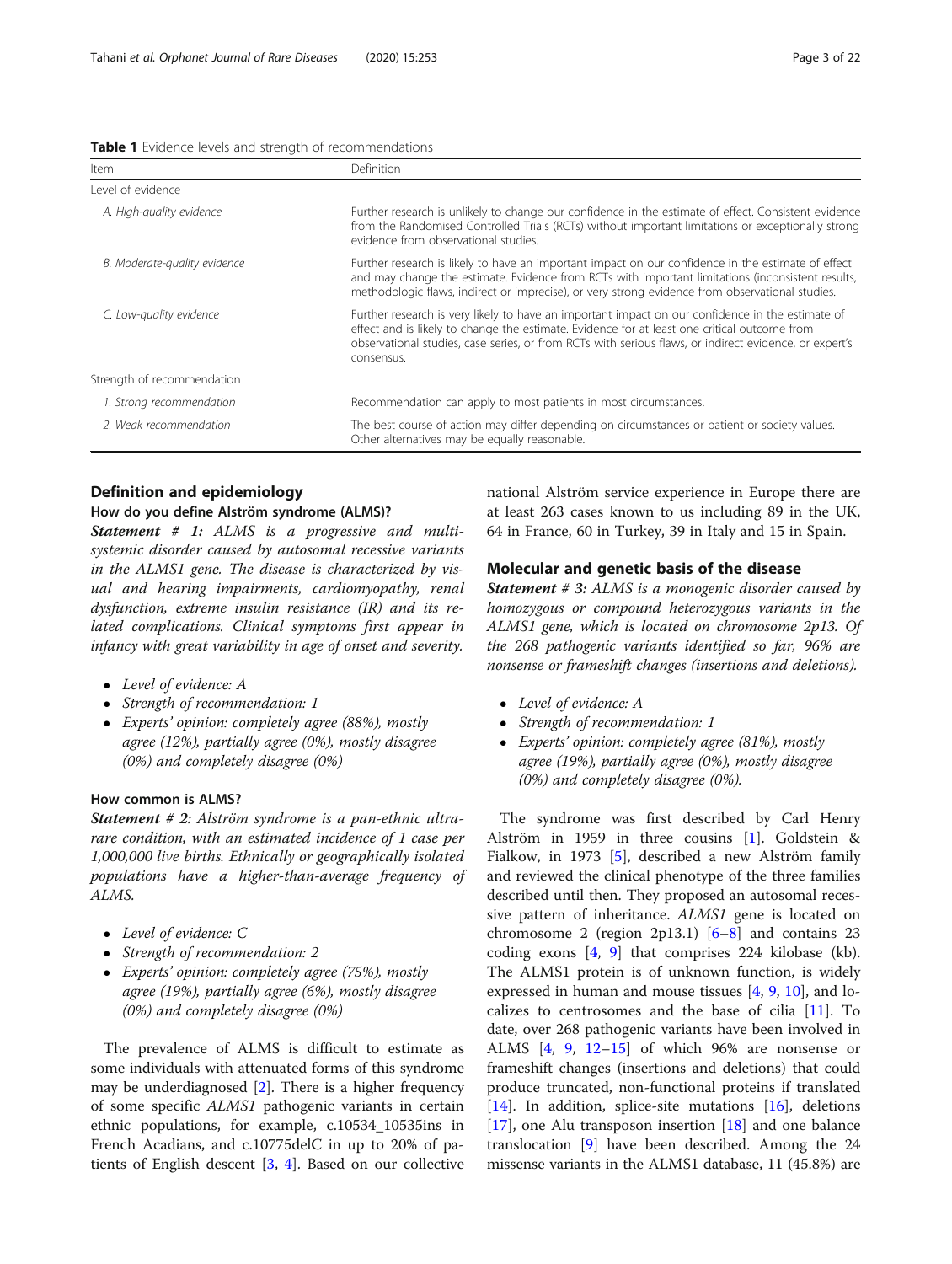predicted to be pathogenic, four (16.7%) are likely pathogenic, four (16.7%) are benign or likely benign, and five  $(21%)$  are variants of uncertain significance [\[15](#page-19-0)]. Taking into account the different cohorts reported, most of deleterious variants are clustered in exons 8 (6.1 kb), 10 (1.9 kb) and 16 (1.2 kb), which are considered mutational hotspots as they comprise 85–97% of the total mutational load for ALMS1 [\[14](#page-19-0), [19](#page-19-0)].

#### Clinical presentation

# What are the principal manifestations raising the suspicion of ALMS?

Statement # 4: ALMS is a multisystem, progressive disease characterised by visual disturbance, hearing impairment, cardiomyopathy, childhood obesity, extreme insulin resistance, accelerated non-alcoholic fatty liver disease (NAFLD), renal dysfunction, respiratory disease, endocrine and urologic disorders. First symptoms usually occur during the first year of life either with visual disturbance and/or heart failure and clinical findings evolve as affected individuals age.

- Level of evidence: A
- Strength of recommendation: 1
- Experts' opinion: completely agree (94%), mostly agree (6%), partially agree (0%), mostly disagree (0%) and completely disagree (0%)

#### Eyesight and hearing

#### Visual impairment

Statement # 5: Retinal dystrophy is a major and consistent manifestation (incidence 100%) of the disease leading to visual impairment that is often severe and can lead to blindness before the age of 20. Visual impairment is often one of the first symptoms or even the very first noticeable manifestation appearing between a few weeks and 6 months of age.

- Level of evidence: A
- Strength of recommendation: 1
- Experts' opinion: completely agree (88%), mostly agree (12%), partially agree (0%), mostly disagree (0%) and completely disagree (0%)

Patients typically present with early onset retinal dystrophy due to the degeneration of photoreceptor cells (cones and rods). At birth, patients do not usually have manifestations, but within a few weeks signs of visual impairment occur. The parents usually observe nystagmus ("wobbling eyes"), early onset photophobia (avoidance of light) and very poor visual contact. Visual symptoms occur early in the first months but some cases are later in onset with a slower evolution [\[20,](#page-20-0) [21\]](#page-20-0). The first referral to an ophthalmologist occurs usually before the age of one. The rate of visual loss is severe from the outset and yearly examination will show rapid deterioration. The visual impairment is often profound and reaches legal blindness most often during the first decade with teenagers and young adults registered as blind and, almost all patients having lost vision before the second decade.

Statement # 6: Ophthalmic investigations are necessary to evaluate the progressive visual consequences and support the diagnosis. The initial assessment will include standard ophthalmic evaluation followed by retinal imaging and functional testing (performed according to the age of patient and level of participation).

- Level of evidence: A
- Strength of recommendation: 1
- Experts' opinion: completely agree (93%), mostly agree (7%), partially agree (0%), mostly disagree (0%) and completely disagree (0%)

The diagnosis of retinal dystrophy is based on the clinical presentation, visual functional evaluation and ocular imaging. The standard evaluation will define the visual state of the child according to the age of the child, categorize the oculomotor presentation (horizontal and/ or pendular nystagmus; strabismus with often exotropia), evaluate the refraction (usually under routine cycloplegia with drops that inhibits accommodation to measure accurately the power of glasses), and perform indirect ophthalmoscope to visualize the fundus. Main tests to assess visual impairment in ALMS are summarised in Table [2.](#page-4-0)

#### Deafness

Statement # 7: Hearing impairment is the second most common manifestation of ALMS and characterised by progressive bilateral sensorineural hearing loss. No abnormality is detected during new born screening, but deafness has been diagnosed as early as the age of 1 and 70% before the age of 10 with lifetime risk of 100%.

- Level of evidence: B
- Strength of recommendation: 1
- Experts' opinion: completely agree (63%), mostly agree (37%), partially agree (0%), mostly disagree (0%) and completely disagree (0%)

Hearing problems are common manifestations of ALMS that appear during the course of the disease, often during childhood, as a progressive sensorineural deafness. High frequency ranges are the first affected in both ears. ENT assessment including otologic examination and audiological evaluation of both ears is necessary to confirm the diagnosis and support the patient.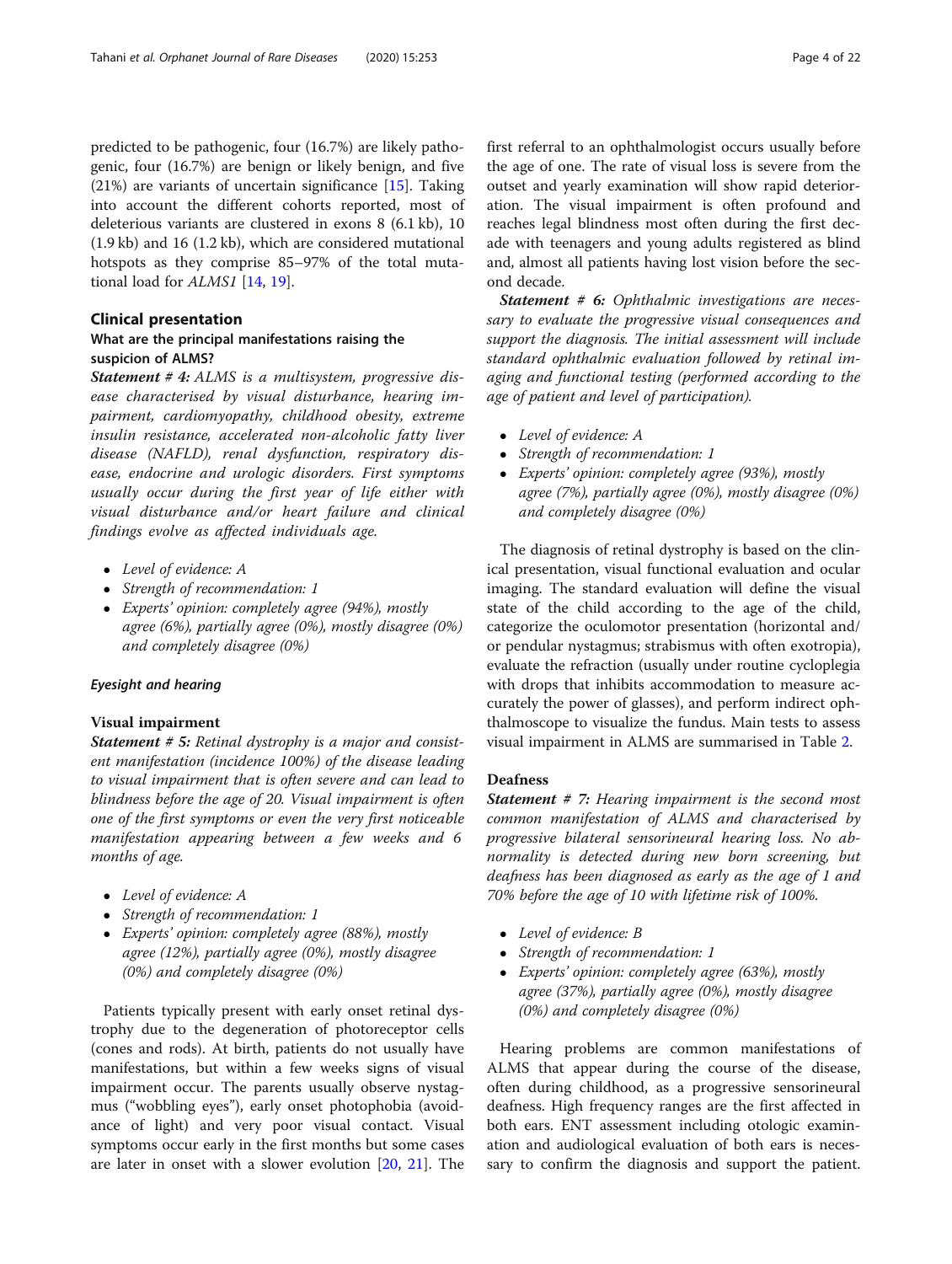#### <span id="page-4-0"></span>Table 2 Main tests for visual assessment in ALMS

| Refraction status (mandatory)                       | It often shows a hyperopia (ranging from $+3.5$ up to $+12$ ) and astigmatism. Myopia is not common.<br>Full corrective glasses must be prescribed as long as some vision is still present.                                                                                                                                                                                                                                                                                                                                                                                                                                                                                                                                                   |
|-----------------------------------------------------|-----------------------------------------------------------------------------------------------------------------------------------------------------------------------------------------------------------------------------------------------------------------------------------------------------------------------------------------------------------------------------------------------------------------------------------------------------------------------------------------------------------------------------------------------------------------------------------------------------------------------------------------------------------------------------------------------------------------------------------------------|
| Visual acuity (mandatory)                           | Visual acuity is often very low early on (less than 1/10 with Decimal test or 6/60 with 6 m Snellen test)<br>evolving to residual light perception around the age of 10. However, some cases have shown a later<br>and milder onset with higher values of vision.                                                                                                                                                                                                                                                                                                                                                                                                                                                                             |
| Slit lamp examination (mandatory)                   | The fundus examination varies according to age and among individuals independently from the genetic<br>status or the extra ocular status. Chronologically the fundus examination can reveal: near normal<br>appearance, attenuated vessels, hypo-pigmented appearance to the retina with increased visibility of the<br>choroidal vessels, macula pigmentary changes, pale optic discs and /or papillary drüsen often observed.<br>Later global pigment mottling and local clumps can appear whereas classical "bone spicules" are seldom<br>reported. Crystalline deposits have been observed [21].                                                                                                                                          |
| Electroretinography (ERG)<br>(mandatory)            | The usual characterization is an early onset severe cone-rod dystrophy and confirmation must be made<br>by a full-field ERG. ERG shows very early and usually profound alteration of the light adapted photopic<br>responses due to severe alteration of the cones. The follow up highlights a rapid evolution with<br>diminishing dark-adapted rod responses. Before the end of the first decade, the ERG become un<br>recordable and shows extinguished cone and rod responses (absent responses using any type of stimuli).                                                                                                                                                                                                                |
| Goldman visual field (Optional)                     | Goldman or Humphrey Visual fields are often unrecordable. Exceptionally more or less pronounced visual<br>field constriction have been reported and even very exceptionally with some preservation [20, 21].                                                                                                                                                                                                                                                                                                                                                                                                                                                                                                                                  |
| Optic Coherence Tomography (OCT)<br>(optional)      | The OCT findings are scarcely reported $[21-24]$ , because the recording is difficult to achieve especially<br>in young children with nystagmus, photophobia and need for sedation. Thinning of the macula and<br>immature retina with persistence of the foveal inner retinal layer were reported [22, 23] but this was<br>challenged by further reports that showed mild central macular changes in the first decade followed by<br>loss of photoreceptors and pigment epithelium that correlated with the low vision [21, 24]. The OCT<br>images in adults show general atrophy of both inner and outer retinal layers. Thinning of the outer<br>nuclear layer and the outer plexiform layer outside the fovea is a constant finding [21]. |
| <b>Fundus Auto Fluorescence (FAF)</b><br>(optional) | FAF is seldom reported with hyper autofluorescent parafoveal ring in two patients and small areas of<br>hypo and hyperfluorescent zones outside or inside the arcades [21].                                                                                                                                                                                                                                                                                                                                                                                                                                                                                                                                                                   |

Absent oto-acoustic emissions with intact speech discrimination and normal auditory brain stem responses points to a cochlear origin [\[25](#page-20-0)–[31\]](#page-20-0). The pathogenesis is thought to be due to the alteration of outer hair cells of the cochlea that occurs after birth [[32,](#page-20-0) [33\]](#page-20-0). In addition to the neurosensorial dysfunction, a conductive component can occur. The average age of progression of hearing loss is 10-15db/decade [\[33\]](#page-20-0).

#### Cardiovascular disease

# How do patients with ALMS present with cardiovascular disease?

Statement # 8: Almost two-thirds of individuals with ALMS develop congestive heart failure (CHF) at some stage in their lives, as a result of infantile, juvenile or adult onset cardiomyopathy. Approximately 40% infants with ALMS suffer from a transient, severe cardiomyopathy between 3 weeks and 4 months of age. In those who survive, there is a risk of recurrence and in those without infantile cardiomyopathy, de novo disease develops in approximately 1 out of 5 patients.

- Level of evidence: B
- Strength of recommendation: 1
- Experts' opinion: completely agree (67%), mostly agree (33%), partially agree (0%), mostly disagree (0%) and completely disagree (0%)

Onset, progression and outcome of cardiomyopathy in ALMS is variable. The first clinical presentation of the syndrome is either with nystagmus or infantile onset cardiomyopathy in 42% within the first 4 months of life [[25\]](#page-20-0). In the absence of routine genetic testing of those presenting with infantile cardiomyopathy, diagnosis is likely to be under-estimated due to premature mortality in a significant proportion. Of those who recover, approximately 1 in 5 then go on to have either recurrent disease or present de novo with symptoms of congestive cardiac failure. The characteristic feature of juvenile or adult onset cardiomyopathy is diffuse interstitial and coarse replacement myocardial fibrosis on post-mortem or using non-invasive cardiovascular magnetic resonance imaging [\[34\]](#page-20-0). Symptoms on presentation include reduced exercise capacity, breathlessness on exertion, orthopnoea, ankle swelling, nocturnal cough and wheeze. Reduced exercise capacity and breathlessness are relatively sensitive symptoms but lack specificity for heart failure, due to the frequency of co-existing issues in ALMS, including physical de-conditioning, obesity and reversible airways disease. Physical signs are difficult to interpret and lack sensitivity and specificity, as many with ALMS have no abnormal signs, particularly when the degree of heart failure is mild. Tachycardia lacks sensitivity and blood pressure is often normal or patients are treated for hypertension [[35](#page-20-0)]. Likewise, oedema is more common in those who are immobile or obese, while crepitations in the lung fields may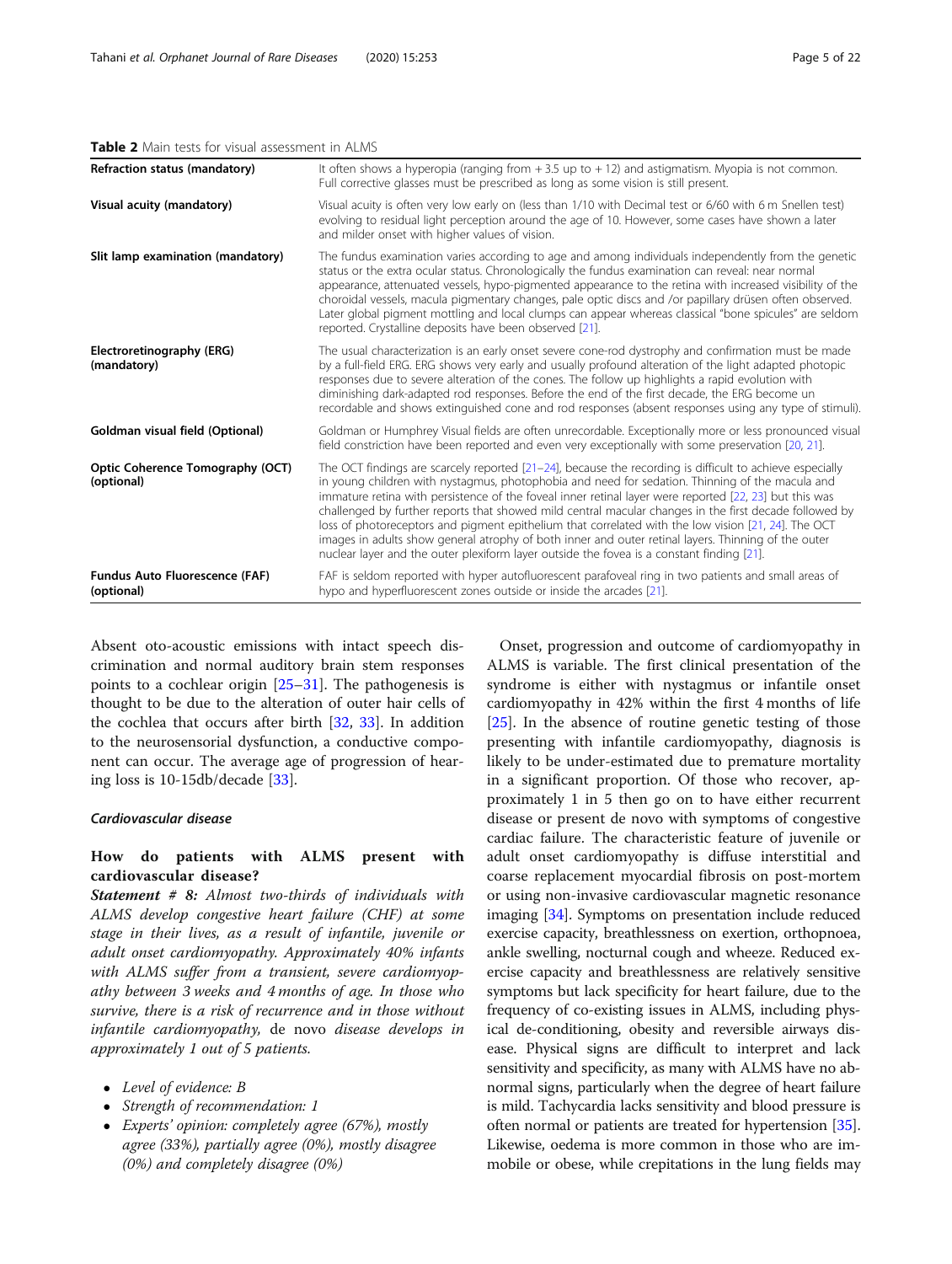be common due to poor ventilation or to the development of fibrosis rather than heart failure. Signs such as elevated jugular venous pressure and displacement of the apex beat are more specific but are much harder to elicit and have poor reproducibility [\[36](#page-20-0)].

# How is cardiovascular disease diagnosed in Alström syndrome?

Statement # 9: Although an abnormal electrocardiogram may increase the likelihood of cardiovascular disease in individuals with ALMS, and elevated plasma concentrations of natriuretic peptides can be used as an initial diagnostic test, transthoracic echocardiography is the most useful and widely available test for diagnosis, estimating prognosis and monitoring response to treatment.

- Level of evidence: C
- Strength of recommendation: 1
- Experts' opinion: completely agree (75%), mostly agree (17%), partially agree (8%), mostly disagree (0%) and completely disagree (0%)

Plasma concentrations of natriuretic peptides can be a useful initial test for diagnosis of CHF in patients with ALMS, since those with normal levels are unlikely to have CHF. Their use is mainly in excluding disease, since there are other causes for elevated levels, including advancing age > 50 years, pulmonary hypertension and renal dysfunction, while obesity may lower levels [[37](#page-20-0)].

Abnormalities on the 12-lead electrocardiogram occur in a third of patients with ALMS but changes are nonspecific and include axis deviation, criteria for left ventricular hypertrophy, poor R wave progression and non-specific ST changes [\[35\]](#page-20-0). It was initially suggested that transthoracic echocardiography commonly identified abnormalities in structure and function in infants and children with ALMS, with a high frequency of left ventricular dilatation, globally impaired left ventricular ejection fraction without regional wall motion abnormalities and reduced right ventricular function [[38](#page-20-0)]. Subsequent studies using echocardiography and cardiovascular magnetic resonance imaging in larger populations of subjects have indicated that overt reduction in ejection fraction may be present in approximately a third but that ventricular size is commonly normal [\[35\]](#page-20-0). Using gold standard cardiovascular magnetic resonance imaging, left and right ventricular size is commonly normal in adults, and mass is within normal range with normal wall thickness [[34\]](#page-20-0). Of interest, sub-clinical left ventricular (LV) dysfunction has been documented on advanced image analysis with 2D feature tracking and reduction in global longitudinal strain, and there remains a question whether this may be more common in those who recovered from infantile cardiomyopathy [[39](#page-20-0)]. It is not known whether reduction in global longitudinal strain is predictive of adverse events, as in the general adult population.

#### What is the role of myocardial fibrosis in Alström syndrome?

Statement # 10: There is evidence on post-mortem and on non-invasive cardiovascular imaging of coarse replacement and diffuse interstitial fibrosis in the heart. It is not known whether this is direct consequence of the abnormal ALMS1 protein or a result of the metabolic derangements that are associated with ALMS.

- Level of evidence: B
- Strength of recommendation: 1
- Experts' opinion: completely agree (74%), mostly agree (13%), partially agree (13%), mostly disagree (0%) and completely disagree (0%)

Post-mortem evidence in the largest series of cases presented to date demonstrated myocardial fibrosis in the hearts of 3 out of 4 patients with cardiomyopathy and mild fibrosis in the heart of one patient who had no history of cardiovascular disease [[25](#page-20-0)]. Non-invasive multiparametric cardiovascular magnetic resonance imaging demonstrated coarse replacement fibrosis in 5 of 7 adult patients with Alström syndrome, with a typical pattern of late gadolinium enhancement within the mid wall of the left ventricle [[40](#page-20-0)]. While late gadolinium enhancement quantifies coarse replacement fibrosis, it does not detect diffuse interstitial myocardial fibrosis, which has been identified in most adult patients using T1 mapping and extracellular volume quantification [[41\]](#page-20-0). There is some evidence that fibrosis is progressive, but data are unclear whether this structural change is causative or a marker of the development of cardiomyopathy. Data have suggested that the presence of fibrosis may be reflected in sub-clinical changes in function measured by strain [\[34](#page-20-0)]. There are currently no effective treatments known to reverse myocardial fibrosis in ALMS. Fibroblast primary cultures obtained from patients with ALMS up-regulated the expression and production of collagens displaying a constitutively activated myofibroblast phenotype even if they do not derive from a fibrotic lesion [[42\]](#page-20-0). It is not clearly demonstrated if the multi-organ fibrosis could be a direct consequence of ALMS1 dysfunction or a result of secondary metabolic alterations.

# Do patients with ALMS develop coronary artery disease?

Statement # 11: Occult coronary disease is present in one third of adult patients with Alström syndrome before 50 years of age but symptomatic disease does not occur in children and is rare in adults.

Level of evidence: C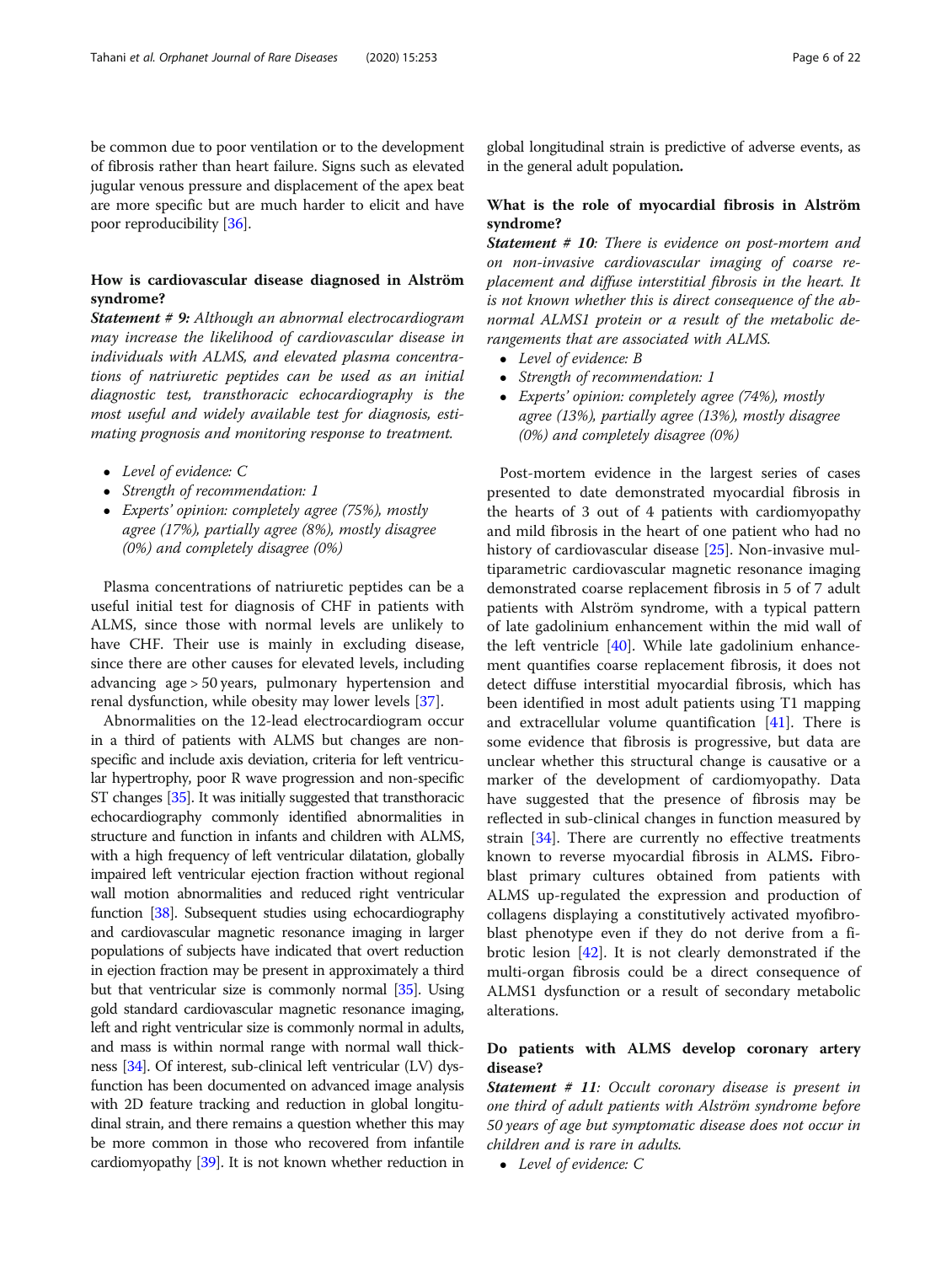- Strength of recommendation: 1
- Experts' opinion: completely agree (73%), mostly agree (18%), partially agree (9%), mostly disagree (0%) and completely disagree (0%)

Metabolic disturbances are cardinal features of ALMS and begin in childhood, with effects including rapid weight gain, disproportionate IR, type 2 diabetes mellitus (T2DM) and dyslipidaemia. The high prevalence of risk factors, particularly when combined with the difficulties in following an active lifestyle imposed by visual and hearing impairment, increase the likelihood of coronary artery disease. Despite this, reported cases of symptomatic coronary artery disease are uncommon [[43](#page-20-0)] although there is post-mortem evidence on histology of asymptomatic myocardial infarction [[34](#page-20-0)]. On this basis, it seems reasonable to follow a strategy of aggressive risk reduction in patients, noting that previous reports of impaired LV function and cardiomyopathy have not excluded coronary artery disease in a structured manner.

#### Endocrine and metabolic functions

#### Empty Sella, hypothyroidism, short stature

Statements # 12: Total or partial empty sella may present in ALMS and it might represent the morphological underpinning of endocrine dysfunctions of the pituitary gland. Hypothyroidism and growth hormone deficiency are common findings. The majority of children have a rapid growth, with height above the 50th percentile before puberty but final adult height frequently below the 5th percentile.

- Level of evidence: B
- Strength of recommendation: 1
- Experts' opinion: completely agree (33%), mostly agree (50%), partially agree (17%), mostly disagree (0%) and completely disagree (0%).

Hypothyroidism (range 11–36%) and sub-clinical hypothyroidism have been reported in patients with ALMS [[19,](#page-19-0) [25](#page-20-0), [44,](#page-20-0) [45](#page-20-0)]. Hypothyroidism may be primary or secondary and it is related to autoimmunity in 20% of cases [[45](#page-20-0)].

Up to 50% normal weight patients with ALMS have an inadequate GH reserve and may be functionally GH deficient [[19,](#page-19-0) [44](#page-20-0), [46](#page-20-0)]. Few patients have been treated with rhGH [\[46,](#page-20-0) [47](#page-20-0)]. After 1 year of rhGH treatment, body fat mass, fat infiltration in the liver, and serum lipid profiles had all decreased; insulin sensitivity and acanthosis nigricans improved [[47\]](#page-20-0). Short stature may be at least partially influenced by impairment of the IGF-1 axis [[45](#page-20-0), [48\]](#page-20-0) or pituitary fibrosis [[44](#page-20-0)]. Patients with ALMS and controls have similar arm span/height ratios and sitting/ standing height ratios [[45\]](#page-20-0). A skeletal age of 1–3 years in advance of chronological age has been reported in children [\[19,](#page-19-0) [25](#page-20-0), [44\]](#page-20-0). Thoracic and lumbar scoliosis, kyphosis, or lordosis is present in 68% of patients with ALMS [\[25](#page-20-0)].

In a cohort of 38 patients a diagnosis of central adrenal insufficiency was found in a single case [[45](#page-20-0)]. No alterations of prolactin have been reported to date. Central diabetes insipidus was reported in a single case [\[49](#page-20-0)].

Male hypogonadism and female hyperandrogenism Statement # 13: Male hypogonadism and female hyperandrogenism are common findings in ALMS. Microphallus, undescended testes, hypospadias, small testes and gynecomastia can be present in men. Women can show hirsutism, alopecia, oligomenorrhea or amenorrhea, polycystic ovaries, high testosterone levels, abnormal breast development, precocious puberty and endometriosis.

- Level of evidence: B
- Strength of recommendation: 1
- Experts' opinion: completely agree (71%), mostly agree (29%), partially agree (0%), mostly disagree (0%) and completely disagree (0%).

Hypergonadotropic and hypogonadotropic hypogonadism are common in males [[19](#page-19-0), [25](#page-20-0), [44](#page-20-0), [45](#page-20-0)]. Histopathologic findings showed testicular atrophy with obliterating fibrosis of seminiferous tubules [[25\]](#page-20-0). Males are unlikely to be fertile. Erectile dysfunction and sexual drive have not been thoroughly investigated. Testosterone replacement therapy should be offered as per the national guidelines.

Women present normal external genitalia, uterus, and fallopian tubes; however, menstruation is often scant, sporadic, or irregular. Histopathological studies showed extensive fibrosis of the ovary and devoid of oocytes, follicles, and corpora lutea [\[25](#page-20-0)]. A relatively high frequency of ovarian cysts is reported, which may be associated with obesity and hyperinsulinemia. Female fertility is unlikely and no patients have reproduced so far. Metformin, estrogens, progestins, or their combination might be helpful to normalise menstrual irregularities.

# Childhood obesity

Statement # 14: Childhood obesity occurs in most of patients with ALMS. Although birth weight is within the reference range, rapid weight gain can be observed within 2 to 36 months. Waist circumference, Body Mass Index (BMI) and percent fat mass tend to decrease with age after adulthood.

- Level of evidence: B
- Strength of recommendation: 1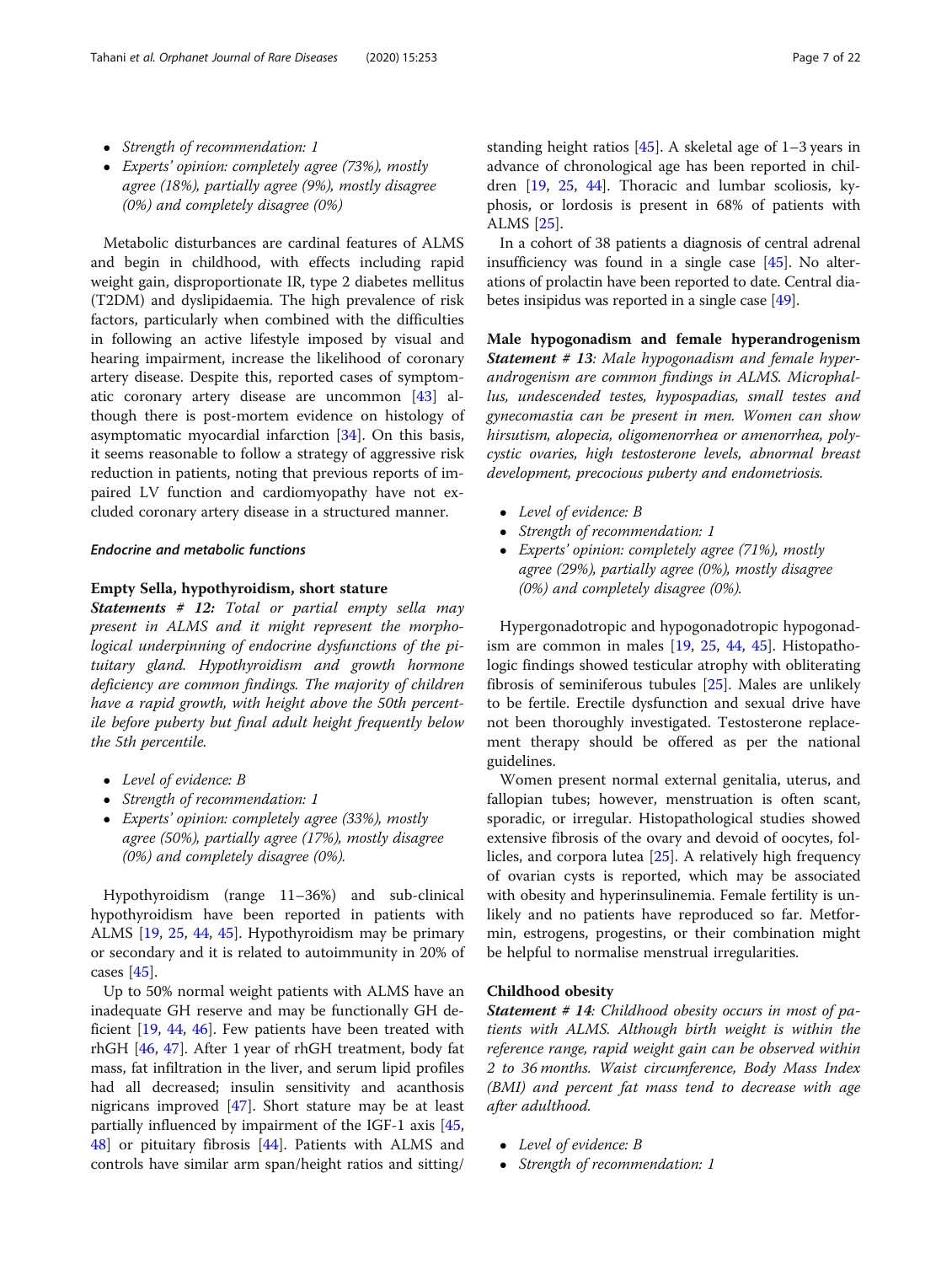• Experts' opinion: completely agree (43%), mostly agree (50%), partially agree (7%), mostly disagree (0%) and completely disagree (0%)

Obesity is one of the cardinal features of ALMS [\[16,](#page-19-0) [50](#page-20-0), [51](#page-20-0)]. ALMS is characterized by fat accumulation in subcutaneous instead of visceral regions [\[52\]](#page-20-0). Adipose tissue (AT) histology showed disordered pro-inflammatory and fibrotic gene expression profiles [\[53](#page-20-0)]. Adipocytes of subcutaneous and visceral AT were larger than controls in mouse model [[54](#page-20-0)] and human specimens of patients with ALMS [[53](#page-20-0)].

Leptin levels are elevated and correlate with body weight [\[48](#page-20-0)]. However, mild elevations in leptin levels normalized to BMI, suggest leptin resistance [[55](#page-20-0)]. Resting energy expenditure is comparable with controls but the hyperphagia score may be higher, suggesting that higher intake rather than the lower metabolic rate is probably the primary driver for obesity in ALMS [[45](#page-20-0)]. In the mouse model fat Aussie (foz/foz), hyperphagia was observed before weight gain [\[56](#page-20-0)].

Insulin resistance, type 2 diabetes and dyslipidaemia **Statement** # 15: Almost all individuals with ALMS are prone to insulin resistance (IR). The severity and degree of complications of IR increase with age and body habitus and yet disproportionate to BMI. Patients with ALMS have a 10-fold greater prevalence of metabolic syndrome; most patients during their lifetime develop type II diabetes and moderate to severe dyslipidaemia.

- Level of evidence: A
- Strength of recommendation: 1
- Experts' opinion: completely agree (93%), mostly agree (0%), partially agree (7%), mostly disagree (0%) and completely disagree (0%)

In a large cohort of patients with ALMS, hyperinsulinemia usually developed between ages 18 months and 4 years [\[25](#page-20-0)]. Type 2 diabetes mellitus (T2DM) can be diagnosed as early as age 5 years, with a median age at onset of 16 years [\[25](#page-20-0)]. Eighty-two percent of patients older than 16 years were diabetic  $[25]$  $[25]$ . The severity of IR is more than 10 times that of BMI-matched patients with obesity [\[45](#page-20-0)].

In the ALMS1 GT/GT and foz/foz, mouse models, hyperinsulinemia develops early and pancreatic islets show beta cell proliferation, thus suggesting that both IR and increased insulin secretion might contribute to glucose intolerance [\[10](#page-19-0), [56](#page-20-0)]. Using zebrafish models, loss of Alms1, resulted in a significant decrease in β-cell production and under prolonged exposure to high glucose conditions, β-cells were unable to continually expand as a result of decreased proliferation and increased cell death [[57,](#page-20-0) [58\]](#page-20-0). The knockdown of *Alms1* resulted in excess secreted insulin and cellular transport, especially in insulin-related pathways, prior to the onset of adipogenesis. These findings support a role for *Alms1* in regulating secretion and membrane depolarization in β-cells [[58\]](#page-20-0). In addition, a role for ALMS1 in glucose homeostasis and GLUT4 translocation in adipose tissue of ALMS1 GT/GT mouse model was shown [[54\]](#page-20-0). In patients with ALMS, ectopic fat deposition in the liver and potentially skeletal muscle could play a key role in the IR development [[45\]](#page-20-0).

Most patients have moderate to severe hypertriglyceridemia [range 200-1000 mg/dL (2.26–11.29 mmol/L)], with normal total cholesterol and low HDL cholesterol levels [\[25](#page-20-0), [45,](#page-20-0) [59](#page-20-0), [60](#page-20-0)]. ALMS patients with triglyceride levels greater than 1000 mg/dL (11.3 mmol/L) are prone to develop acute pancreatitis [\[25](#page-20-0)]. In addition, low levels of apolipoprotein A1 [[60\]](#page-20-0) and HDL [[45](#page-20-0)] were reported. Unexpectedly, LDL-cholesterol was lower in patients with ALMS compared with BMI-matched controls [[45](#page-20-0)].

#### Non-alcoholic fatty liver disease

Statement # 16: Non-alcoholic fatty liver disease (NAFL D) is common in ALMS with a high tendency to progress to non-alcoholic steatohepatitis (NASH) and fibrosis disproportionate to age, BMI and duration of T2DM. Plasma concentration of liver enzymes is often elevated starting in early childhood. In some affected individuals, liver disease progresses to cirrhosis and hepatic failure in the second to third decade. Portal hypertension associated with splenomegaly, oesophageal varices, ascites, and hepatic encephalopathy may occur.

- Level of evidence: B
- Strength of recommendation: 1
- Experts' opinion: completely agree (93%), mostly agree (7%), partially agree (0%), mostly disagree (0%) and completely disagree (0%)

Advanced cases of NAFLD were reported in the UK adult cohort of 30 patients with ALMS and T2DM [\[53](#page-20-0)]. Advanced cirrhosis of the liver can occur in teenage years and in the absence of severe obesity, diabetes or alcohol excess. Conversely some obese severely insulin resistant and diabetic ALMS persons have been found to have normal livers at autopsy. Liver biopsies and postmortem examination have revealed varying degrees of NASH, liver fibrosis, cirrhosis, and more nonspecific chronic active hepatitis with lymphocytic infiltration and patchy necrosis [[25,](#page-20-0) [61](#page-20-0)]. Early stages of NASH (inflammation, hepatocyte ballooning, steatosis) can remit and relapse with significant improvements in weight loss (in the obese cases), exercise tolerance, IR and blood sugar [[62\]](#page-20-0). More research is needed to determine whether advanced cirrhosis as opposed to steatohepatitis is driven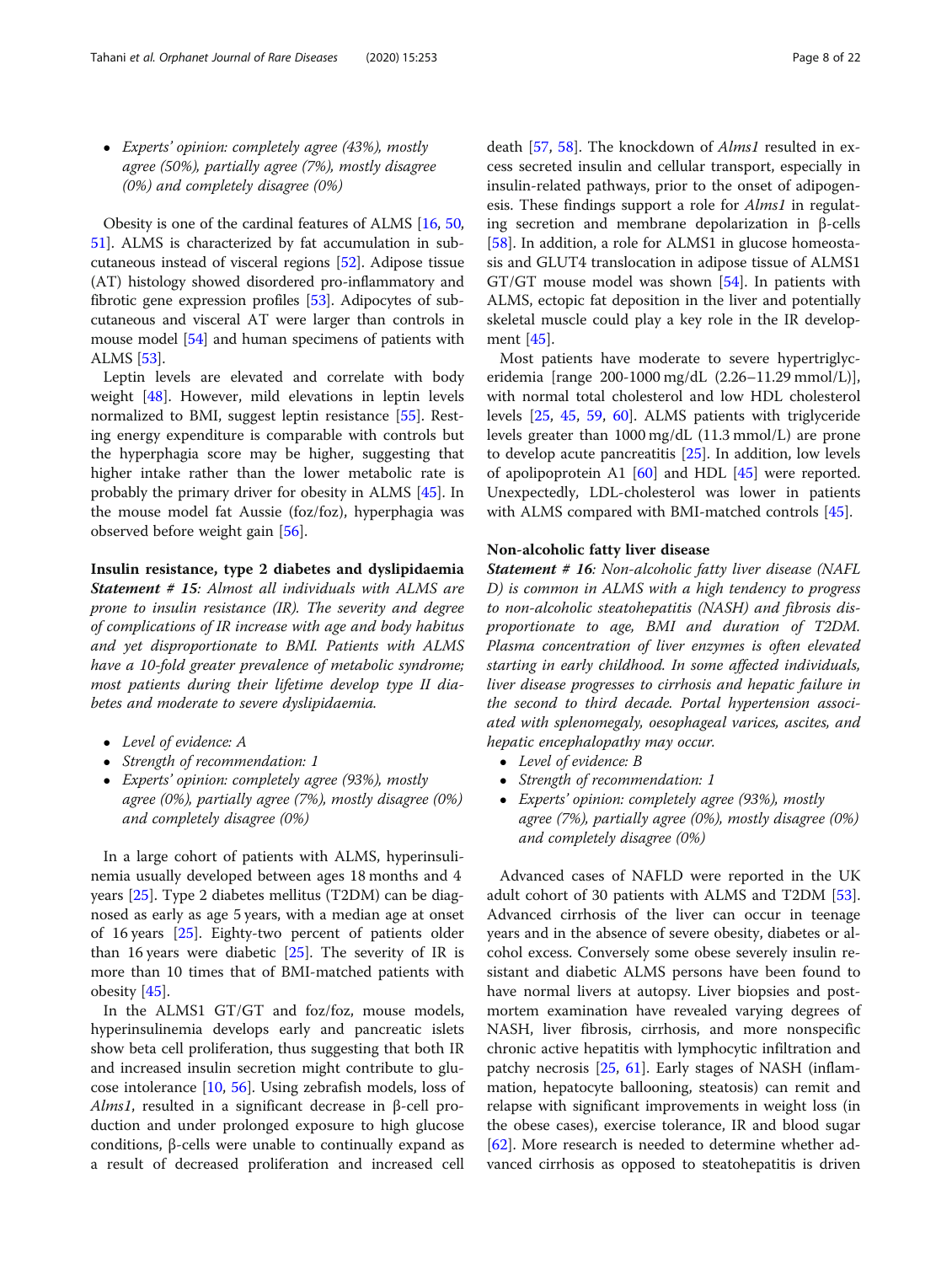primarily by direct genetic effects on the liver rather than secondary effects of the syndrome such as degree of IR.

#### Respiratory involvement

# Do ALMS patients have respiratory problems?

Statement # 17: There is a higher prevalence of upper and lower respiratory tract infection in ALMS. Children with ALMS have an increased incidence of respiratory infections, which seems to reduce during adulthood. Conventional Lung Function testing is often difficult due to dual sensory loss and problems with coordinating of deep inspiration and forced expiration. When performed, many cases show a restrictive pattern, often with a maintained transfer coefficient of the lung for carbon monoxide (KCO).

- Level of evidence: B
- Strength of recommendation: 1
- Experts' opinion: completely agree (69%), mostly agree (31%), partially agree (0%), mostly disagree (0%) and completely disagree (0%)

Recurrent otitis media is very common at all ages and tympanostomy tubes are often placed in children with chronic otitis media to prevent recurrence and complications. Boerwinkle et al. reported episodes of bronchitis, pneumonia and sinusitis in more than half of 38 patients with Alström syndrome [\[63](#page-20-0)].

Restrictive lung disease is frequently described and it can be due to extrapulmonary restriction from obesity or less commonly kyphoscoliosis, sometimes in combination with alveolar and interstitial fibrosis. In case of severe and progressive scoliosis, surgery may be considered. In less severe cases or if the risks of surgery are considered too high, braces could be an alternative.

Histopathological studies have shown early morphological changes indicating an inflammatory process in the small airways [[27](#page-20-0)] and post mortem studies have described alveolar and interstitial fibrosis.

There is a reported increased susceptibility of sudden and severe hypoxaemia during or following anaesthesia or surgery [\[64\]](#page-20-0). The underlying mechanisms for severe hypoxia is unknown but could be related to cytokine storm triggered by host immune response.

#### Renal and urological complications

# Renal disease

**Statement** # 18: Chronic kidney disease is common, slowly progressive, and highly variable. Onset can be in mid-childhood through adulthood. End-stage renal disease can occur as early as the mid- to late teens.

- Level of evidence: B
- Strength of recommendation: 1
- Experts' opinion: completely agree (81%), mostly agree (19%), partially agree (0%), mostly disagree (0%) and completely disagree (0%)

Renal ultrasonography and Magnetic Resonance Imaging (MRI) may reveal abnormalities. The most common ultrasonography finding is renal parenchymal hyperechogenicity often limited to the medulla. Renal cysts are identified in a small number of patients [[65,](#page-20-0) [66](#page-20-0)]. Renal biopsy often shows interstitial fibrosis, glomerular hyalinosis, and tubular atrophy but absence of histopathologic features of diabetic or reflux nephropathy [\[25,](#page-20-0) [65](#page-20-0)]. In addition, glomerular function in Alström syndrome does not show significant association with T2DM, hyperlipidemia, cardiomyopathy, or hypertension, suggesting that kidney disease may be the primary manifestation of the syndrome. Diabetes, hypertension and hyperuricemia may have an additive effect on the progression of renal disease. Microalbuminuria is common but not overt proteinuria despite the presence of T2DM. Obstructive uropathy is rare. It is reported in the literature a case of successful kidney transplant because of chronic renal failure in a 42 year old man with ALMS [[67](#page-21-0)].

#### Dysuria

Statement # 19: Up to 50% of patients with ALMS have reported dysuria and or long periods without voiding urine. These symptoms have been attributed to detrusorurethral dys-synergia (lack of coordination of bladder and urethral muscle activity). More severe problems appear to occur in females in their late teens. Lower abdominal and perineal pain is common and may relate to bladder spasm.

- Level of evidence: B
- Strength of recommendation: 1
- Experts' opinion: completely agree (69%), mostly agree (23%), partially agree (8%), mostly disagree (0%) and completely disagree (0%)

There has been no systematic study of urological function in ALMS. Manifestations include urinary frequency, incontinence, and symptoms associated with recurrent infections [[31](#page-20-0), [68\]](#page-21-0). More severe manifestations are rare (< 2%) and include worsening urinary incontinence or retention; these symptoms may alternate.

A few case reports describe severe detrusor urethral dysfunction in female patients with ALMS. The detrusor spasm interfered with all aspects of daily living and was partially or not responsive to antispasmodics or selfcatheterisation. In all cases, urinary diversion procedure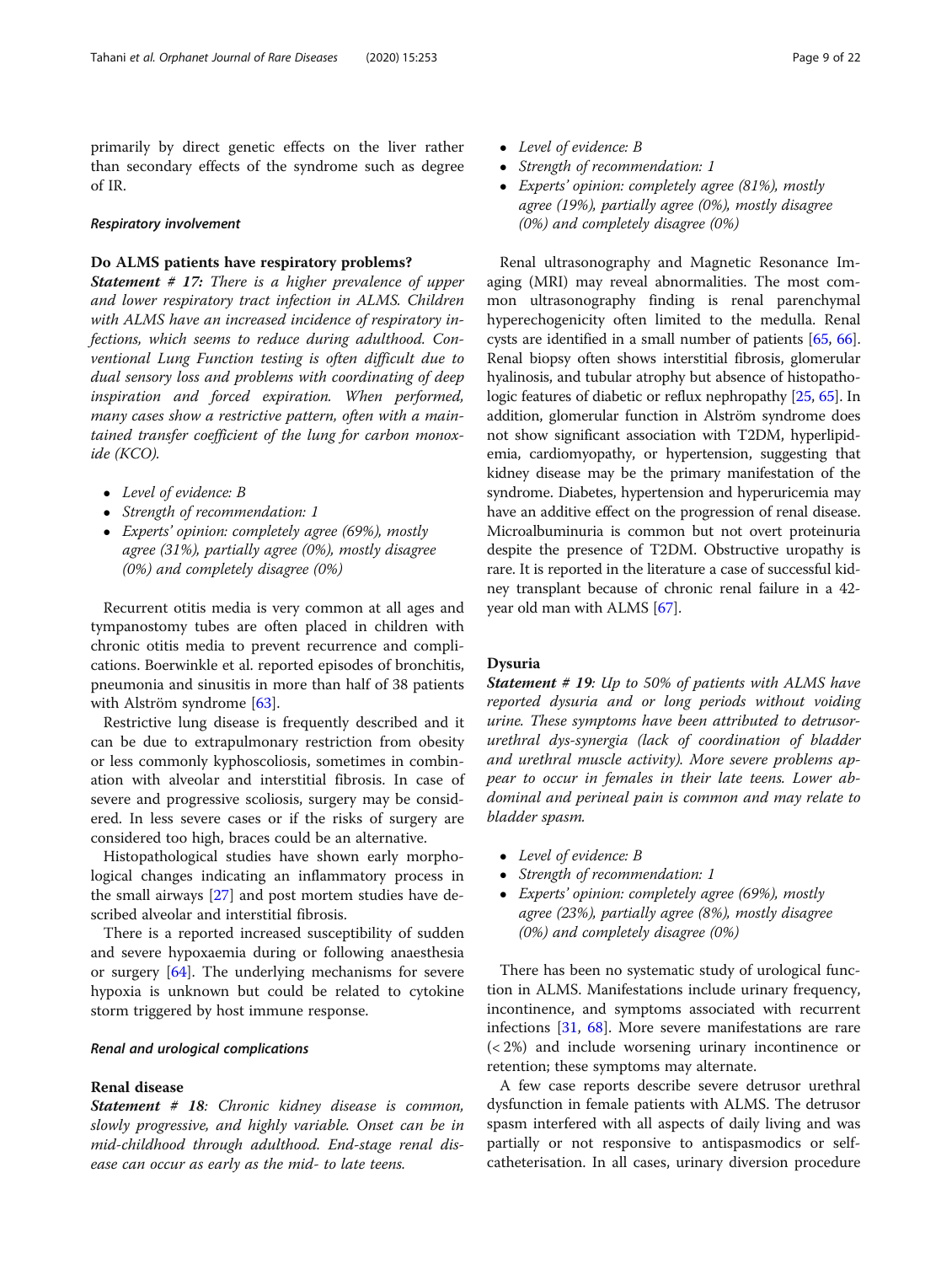with ileal conduit was performed and symptoms relieved after surgery.

#### Gastrointestinal dysfunction

Statement # 20: General gastrointestinal disturbances such as epigastric pain and gastro- esophageal reflux disease are common. Rarely, spontaneous caecal volvulus can occur.

- Level of evidence: C
- Strength of recommendation: 1
- Experts' opinion: completely agree (64%), mostly agree (9%), partially agree (18%), mostly disagree (9%) and completely disagree (0%)

Recurrent symptoms of epigastric pain, nausea, regurgitation of food and heartburn were found in 19% of 178 patients with ALMS compared with 8% of children without the syndrome [[69](#page-21-0)]. There have been no reports of systematic investigation of gastro-oesophageal reflux in the syndrome. Two genetically confirmed cases have been investigated and treated for severe reflux which had interfered with quality of life [[15](#page-19-0)]. One proceeded to successful gastric plication.

Caecal volvulus has been reported in a sibling pair with genetically confirmed ALMS [[70\]](#page-21-0). No other cases of small or large bowel volvulus have been reported. It is possible that a co-inherited anatomical deformity of the bowel underlay the volvulus rather than the presence of ALMS.

#### Developmental and neurological observations

Statement # 21: Developmental milestones can be delayed in ALMS individuals, most commonly in gross and fine motor skills. Learning disability and mixed receptive-expressive language delays are also reported. Cognitive impairment  $(IQ < 70)$  is very rare. The ages at which children first sit, walk, and organise phrases of at least 2 words can be used as psychomotor developmental milestones during childhood.

- Level of evidence: C
- Strength of recommendation: 1
- Experts' opinion: completely agree (54%), mostly agree (33%), partially agree (13%), mostly disagree (0%) and completely disagree (0%).

The most comprehensive analysis of psychosocial outcomes in the syndrome was led by Marshall et al. and reported in the review defining the phenotype in 182 cases of the syndrome [\[25](#page-20-0)]. Mentation and neurobehavioral traits were estimated on the level of school and social performance and interviews with parents. Intelligence tests included the Wechsler Adult Intelligence Scale–

Revised, the Bayley Scales of Infant Development, Birth to Three Test of Language and Learning Development, Behaviour Assessment System for Children, and the Haptic Intelligence Scale for the Adult Blind. Developmental milestones were delayed in 39 males and 35 females (46%). Autistic-spectrum behavioural abnormalities were common.

# Do patients with Alström syndrome develop neurological disease?

Statement # 22: Neurological manifestations such as seizure and hyporeflexia can occur up to 20% patients. Subtle brain volume and intensity changes were noted in neuroimaging assessments.

- Level of evidence: C
- Strength of recommendation: 1
- Experts' opinion: completely agree (64%), mostly agree (22%), partially agree (14%), mostly disagree (0%) and completely disagree (0%).

Hyporeflexia was observed in 20% of patients (age range, 9 months to 41 years). 12% of these patients had frequent absence seizures. Birth complications included neonatal hypoxia and hypotonia. Excessive startle, partial unilateral paralysis, unexplained joint or muscle pain and muscle dystonia were also reported. 16% had generalized sleep disturbances (age range, 3–41 years) [\[25](#page-20-0)]. Other smaller studies have shown wide heterogeneity in theory of mind performance. For example, with many patients with ALMS performing as well as controls, but those with earlier visual loss showing impaired responses to abstract questioning [[71\]](#page-21-0).

One study has compared patients with ALMS with controls using conventional MRI, Voxel-Based Morphometry (VBM) and Diffusion Tensor Imaging (DTI). In contrast with patients under investigation for epilepsy, matched for age and gender, there were early vascularlike lesions, grey and white matter atrophy, mostly involving the posterior regions, and diffuse supratentorial white matter derangement. These ALMS related cerebral structural change might underlie behavioural and developmental problems in a minority of patients [\[72](#page-21-0)].

# Psychosocial aspects

**Statement** # 23: The effects of complete visual loss or realisation can result in severe anxiety and depression often in late adolescence. Anxiety and depression, learning challenges and barriers to engagement in society are influenced by age at diagnosis, the cultural setting in which the child with ALMS grows up, life limiting complications, and the ability to respond to the challenge of visual loss.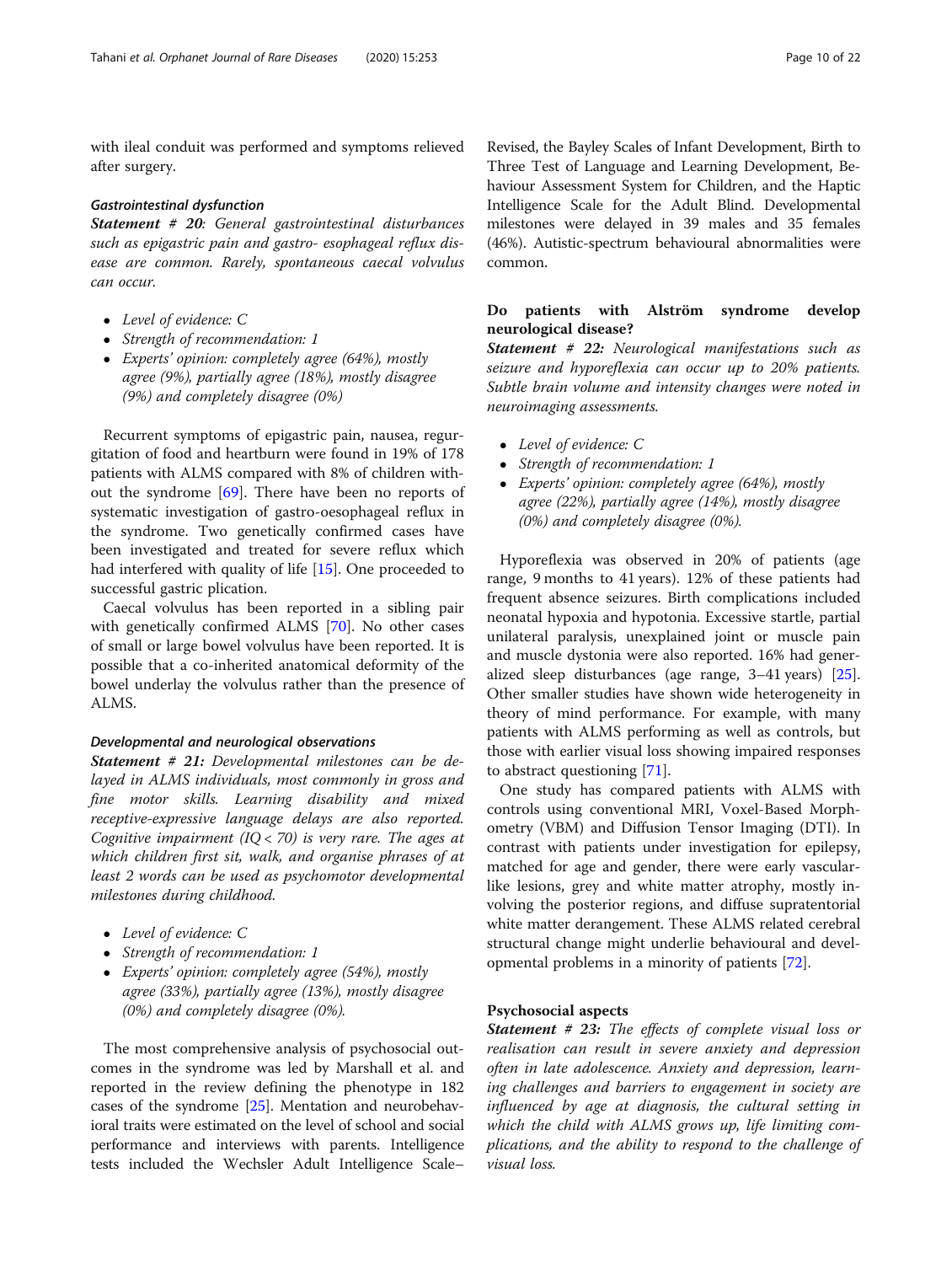- Level of evidence: C
- Strength of recommendation: 2
- Experts' opinion: completely agree (80%), mostly agree (20%), partially agree (0%), mostly disagree (0%) and completely disagree (0%).

Psychological and sociological consequences of the syndrome have been reviewed by questionnaires and interviews with families. Progress can be compromised by: lack of aids to low vision, Braille and computer voice mail; development of deafness and lack of good audiology support; the reaction especially in adolescence to an understanding of the severity of the condition particularly blindness. If early education, treatment and prevention of complications and integration in society can be offered from infancy, there is a much greater likelihood of good mental and physical wellbeing.

The immense relief at finding the cause of visual impairment and obesity is coupled with consternation and fear at the realization of the serious, incurable, and progressive nature of ALMS. Severe neuronal deafness can have devastating effects of withdrawal and depression if adequate digital hearing aids are not available in a time sensitive manner. Moreover, episodes of screaming, aggression, and withdrawal from engagement with family have been described in an adolescent with sudden complete loss of vision.

# Diagnosis and differential diagnosis of Alström syndrome

The symptoms and signs of ALMS vary with the age at diagnosis. Visual impairment is the earliest and most consistent observation in all patients starting from few weeks of life. There are numerous conditions raising the suspicion of ALMS and other age appropriate diseases should also be excluded.

**Statement**  $# 24$ : In the first few years of life, history of visual impairments and/or cardiomyopathy/heart failure should raise the possibility of ALMS. The differential diagnosis includes other causes of retinal dystrophies such as Leber's Congenital Amaurosis, Achromatopsia, Bardet-Biedl or Early Onset Cone rod dystrophy.

- Level of evidence: B
- Strength of recommendation: 1
- Experts' opinion: completely agree (75%), mostly agree (25%), partially agree (0%), mostly disagree (0%) and completely disagree (0%).

Night blindness is not a common feature in ALMS as opposed to other forms of inherited syndromic retinal dystrophies, mostly nystagmus and photophobia are the leading signs. The clinical context (obesity, cardiomyopathy) and finally molecular testing will categorise definitively the precise type of syndromic retinal dystrophy as ALMS. Since clinical diagnosis could overlap with other conditions, targeted gene panels that includes ALMS1 gene should be employed, in order to exclude other clinical diagnosis in one molecular test. Targeted panel for ciliopathies, retinal diseases, cardiomyopathy or even obesity should include ALMS1 gene. As children age, the syndromic features of ALMS become more apparent with metabolic, hearing, cardiac and renal related manifestations coming to prominence.

Statement # 25: Once ALMS is suspected based on age appropriate syndromic features, diagnosis can be confirmed by identification of biallelic pathogenic variants in ALMS1 gene.

- Level of evidence: A
- Strength of recommendation: 1
- Experts' opinion: completely agree (75%), mostly agree (0%), partially agree (25%), mostly disagree (0%) and completely disagree (0%).

There is no biochemical, histological or imaging test to confirm the diagnosis of ALMS and molecular genetic study is the only option in confirming the diagnosis. To overcome the challenges of identifying both biallelic pathogenic variants in ALMS1 gene, diagnostic criteria based on cardinal clinical features and family history were proposed [\[25](#page-20-0)]. However, given the overlap of clinical features with other syndromic ciliopathy/retinopathy and the advance in molecular genetic study attempt should be made to identify two pathogenic variants to confirm or refute the diagnosis of ALMS.

The classical molecular approach is to sequence the hotspot exons (8, 10 and 16) and if no mutation is detected, the entire coding sequence is analysed. Nowadays, the implementation of the new sequencing technologies is replacing this classical approach. Next generation sequencing-based gene panels for retinal diseases, syndromic ciliopathies and syndromic obesity or whole-exome sequencing (WES) of the proband could be performed, for the entire exon content. Checking the coverage and length of reads of the reaction is compulsory in order to produce a good detection rate. If no, or only one, pathogenic variant is detected, other strategies should be taken. Multi ligation probe assay (MLPA) could potentially be used to detect large deletion or insertions in regions not included in the exonic analysis. Whole genomic sequencing (WGS) provides a full spectrum of genetic variations, not only point mutations and small insertions/deletions but also larger copy number variations and variants that is located in noncoding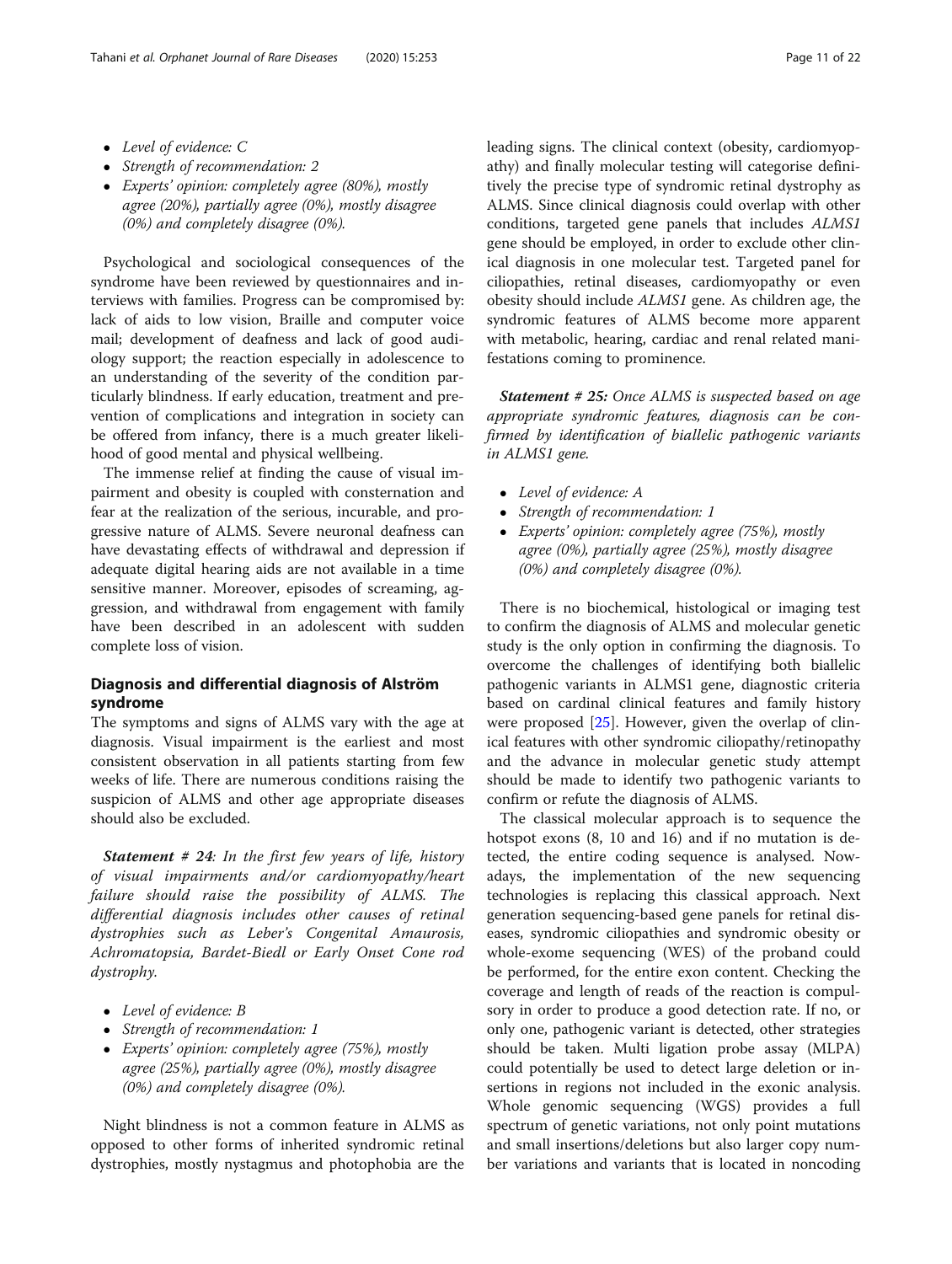# <span id="page-11-0"></span>Table 3 Multidisciplinary assessment of patients with ALMS

|                                          | <b>TWATE 3</b> INTERNATIONAL BITTER OF PURCHTS WITH ALLAS                                                                                                                                                                                                                           |                                                                                                                                                                                                                                                   |                                                                                                         |                  |
|------------------------------------------|-------------------------------------------------------------------------------------------------------------------------------------------------------------------------------------------------------------------------------------------------------------------------------------|---------------------------------------------------------------------------------------------------------------------------------------------------------------------------------------------------------------------------------------------------|---------------------------------------------------------------------------------------------------------|------------------|
| Discipline                               | Features of ALMS for which<br>this discipline may be of<br>assistance                                                                                                                                                                                                               | Initial Assessment                                                                                                                                                                                                                                | Follow up                                                                                               | Reference        |
| Primary care<br>physician                | Assist with general medical<br>care; coordinate specialists;<br>provide support for family                                                                                                                                                                                          | First referral at the time of<br>diagnosis.                                                                                                                                                                                                       | 6 monthly or les as per<br>clinical need                                                                | Expert opinion   |
| Geneticists/ clinical<br>scientists      | Diagnosis of ALMS and<br>exclusion of other disorders<br>in the differential diagnosis;<br>provide counselling for<br>families as to recurrence risk<br>and option for prenatal<br>diagnosis if desired.                                                                            | First referral prenatal or<br>during childhood. Initial<br>assessment: detection of two<br>ALMS1 biallelic variations in<br>the proband. Then,<br>assessment of family<br>segregation to establish the<br>parental alleles.                       | As per request or clinical<br>need                                                                      | [15, 25, 31]     |
| Ophthalmologists                         | Blindness, nystagmus,<br>photophobia; retinal<br>dystrophy.                                                                                                                                                                                                                         | First referral usually before<br>the age of one. Initial<br>assessment includes:<br>standard ophthalmic<br>evaluation, retinal imaging<br>and functional testing<br>(performed according to the<br>age of patient and level of<br>participation). | Annually                                                                                                | $[73]$           |
| <b>ENT</b> specialist                    | Progressive bilateral<br>sensorineural hearing loss.                                                                                                                                                                                                                                | First referral usually during<br>childhood. ENT assessment<br>includes otologic<br>examination and audiologic<br>evaluation of both ears.                                                                                                         | Annually                                                                                                | $[33]$           |
| Cardiologist                             | Infantile, juvenile or adult<br>onset cardiomyopathy;<br>hypertension; coronary artery<br>disease; heart failure.                                                                                                                                                                   | First referral possibly before<br>the age of one. Initial<br>assessment: natriuretic<br>peptides, ECG, transthoracic<br>echocardiography (TTE). In<br>older children and adult,<br>include CMR.                                                   | ECG - yearly<br>$TTE - yearly$ or as per<br>clinical need<br>CMR every 3-5 years                        | [35, 40]         |
| Pulmonologist                            | Assess for pulmonary fibrosis;<br>restrictive lung disease;<br>pulmonary hypertension.                                                                                                                                                                                              | First referral usually during<br>adulthood.<br>Initial assessment includes<br>Conventional Pulmonary<br>Function test (cPFT) and<br>Chest X-ray. HRCT Thorax in<br>cases of unexplained cough<br>or breathlessness.                               | $C$ PFT $-$ yearly<br>HRCT Thorax $-$ as per<br>clinical need                                           | [63, 74]         |
| Endocrinologist/<br>Metabolic specialist | Assess and treatment of<br>metabolic complications<br>(obesity, insulin-resistance,<br>type II diabetes, non-<br>alcoholic fatty liver disease,<br>dyslipidaemia) and endocrine<br>disorders (hypothyroidism,<br>GH deficiency, male hypo-<br>gonadism, female<br>hypoandrogenism). | First referral during<br>childhood<br>Initial assessment:<br>1. Anthropometric<br>measurements<br>2. Thyroid Function Test<br>(TFT), Pituitary and sexual<br>hormones<br>3. Blood glucose, HbA1c and<br>lipid profile.                            | Every 6-12 months in<br>children, then yearly<br>Yearly<br>Every 6-12 months or as<br>per clinical need | [13, 25, 45, 48] |
| Gastroenterologist/<br>hepatologist      | Assess for liver fibrosis/<br>cirrhosis and the<br>complications (portal<br>hypertension, hepatocellular<br>cancer, liver failure).                                                                                                                                                 | First referral: from childhood<br>to adulthood<br>Initial assessment: Liver<br>function tests, platelet count,<br>liver ultrasound, transient<br>elastography and ELF test.<br>Upper gastrointestinal<br>endoscopy (EGD) in case of<br>cirrhosis  | Yearly or as per clinical<br>need<br>Liver ultrasound yearly<br>or as per clinical need.                | $[53]$           |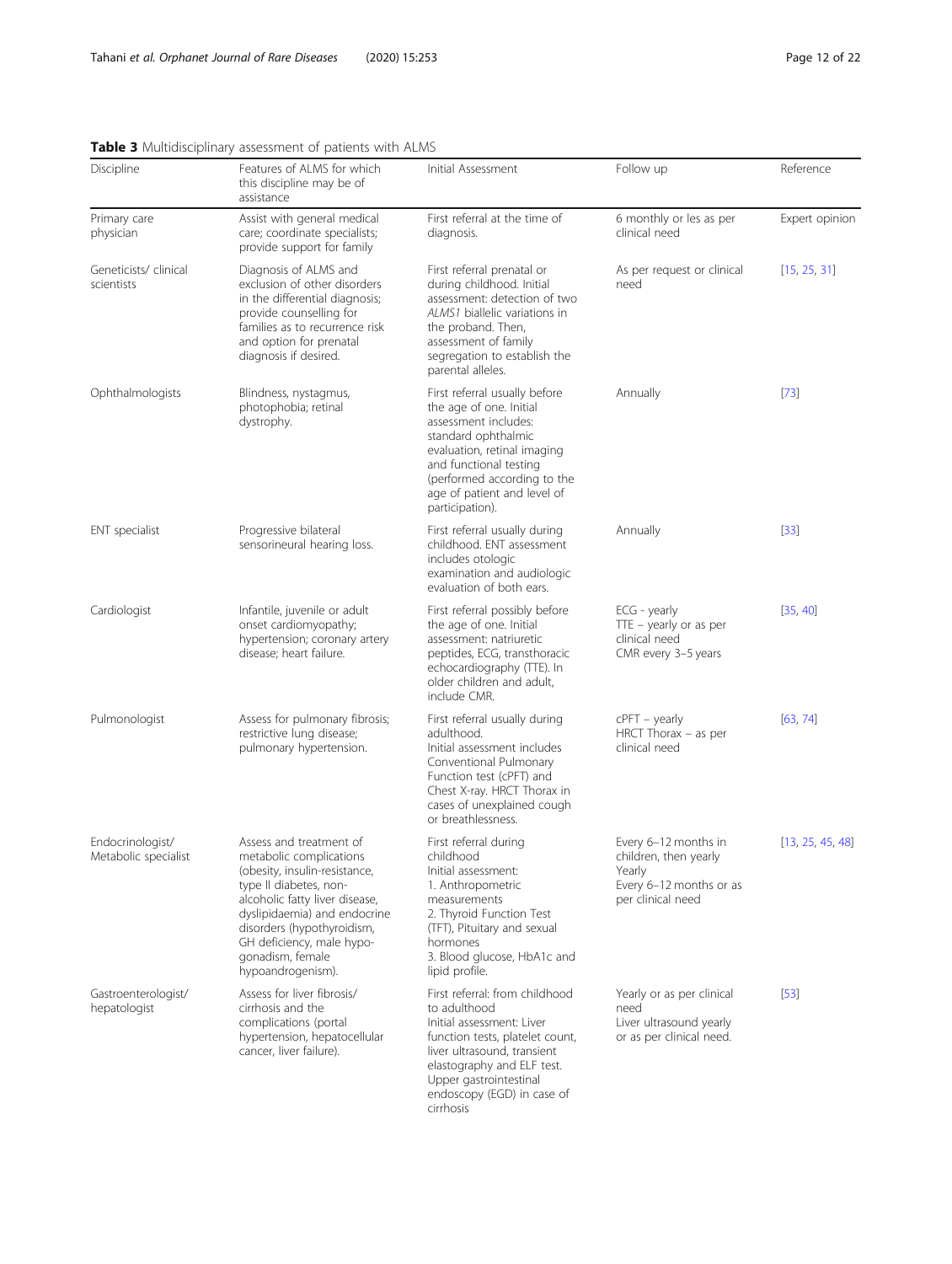| Discipline                                          | Features of ALMS for which<br>this discipline may be of<br>assistance                                                                            | Initial Assessment                                                                                                                                                                                                                            | Follow up                                    | Reference              |
|-----------------------------------------------------|--------------------------------------------------------------------------------------------------------------------------------------------------|-----------------------------------------------------------------------------------------------------------------------------------------------------------------------------------------------------------------------------------------------|----------------------------------------------|------------------------|
| Nephrologists                                       | Assess for progressive renal<br>dysfunction, Chronic Kidney<br>Disease.                                                                          | First referral: from mid-<br>childhood to adulthood<br>Initial assessment: Kidney<br>function test (including<br>microalbuminuria) and renal<br>ultrasonography                                                                               | Yearly or as per clinical<br>need            | [65]                   |
| Neurologist                                         | Assess of developmental<br>milestones, learning disability<br>and mixed receptive-<br>expressive language delays;<br>seizure and hyporeflexia.   | First referral during<br>childhood.<br>Initial assessment:<br>Neurological examination,<br>level of school and social<br>performance, interviews with<br>parents and intelligence<br>tests.                                                   | As per clinical need                         | [27, 72]               |
| Anaesthesiologist                                   | Assess for anaesthetic risk.                                                                                                                     | First referral as per clinical<br>need.                                                                                                                                                                                                       | As per clinical need                         | [74]                   |
| Clinical psychology/<br>behavioural therapy<br>team | Anxiety, isolation and<br>depression.<br>Support to personal and<br>group activity.                                                              | First referral: from mid-<br>childhood to adulthood<br>Initial assessment includes:                                                                                                                                                           | Yearly or as per clinical<br>need            | [71]<br>Expert opinion |
| Physioterapist                                      | Aerobic physical exercise.                                                                                                                       | First referral: from childhood<br>to adulthood, as per clinical<br>need.<br>Initial assessment: static and<br>dynamic physical<br>examination.                                                                                                | Yearly or as per clinical<br>need.           | Expert opinion         |
| Dietician                                           | Lifestyle modification<br>counselling, personalised diet<br>and weight management.                                                               | First referral during<br>childhood.                                                                                                                                                                                                           | Every 6-12 months or as<br>per clinical need | $[75]$                 |
| Speech and language<br>therapist                    | Assess of the sensorial<br>impairment including speech<br>perception, speech<br>recognition and sound<br>localisation and distance<br>evaluation | First referral during<br>childhood<br>Consider implication of<br>sensorial impairment in the<br>communication, social<br>interactions, emotional<br>wellbeing, mobility, assistive<br>technology, habitation and<br>rehabilitation potential. | Yearly or as required                        | [76]                   |
| Social worker                                       | Support of patients and<br>families living with<br>disabilities, who require<br>enhanced resources in the<br>community                           | First referral: from childhood<br>to adulthood                                                                                                                                                                                                | As required                                  | Expert opinion         |
| Patients' Association                               | Support to patients and their<br>families<br>Facilitate clinic and research                                                                      | First referral at the time of<br>diagnosis                                                                                                                                                                                                    | As required                                  | $[77]$                 |

#### Table 3 Multidisciplinary assessment of patients with ALMS (Continued)

regions. Although the vast majority of mutations in ALMS1 gene have been described once, several populations showed a founder effect like the UK or Turkish population [[3\]](#page-19-0).

#### Management

ALMS is not yet curable but is a treatable condition. Optimal disease management requires a multi-disciplinary, multi-professional team (MDT) based in a specialist centre, closely liaising with community care providers (Table [3](#page-11-0)). The mainstay of therapy is addressing the

existing/impending complications and symptom management. Van Groenendael et al. [[77](#page-21-0)] undertook a crosssectional study of UK patients with ALMS and their carers. They showed that patients who have access to a highly specialised clinical service, reported high levels of satisfaction in their care. Patient treatment compliance and clinic attendance was better in a multidisciplinary clinic compared to the usual standard of care. This was associated with a significantly improved quality of life. In particular it is important to underline the role of Patients' Associations in giving information and contacts to resolve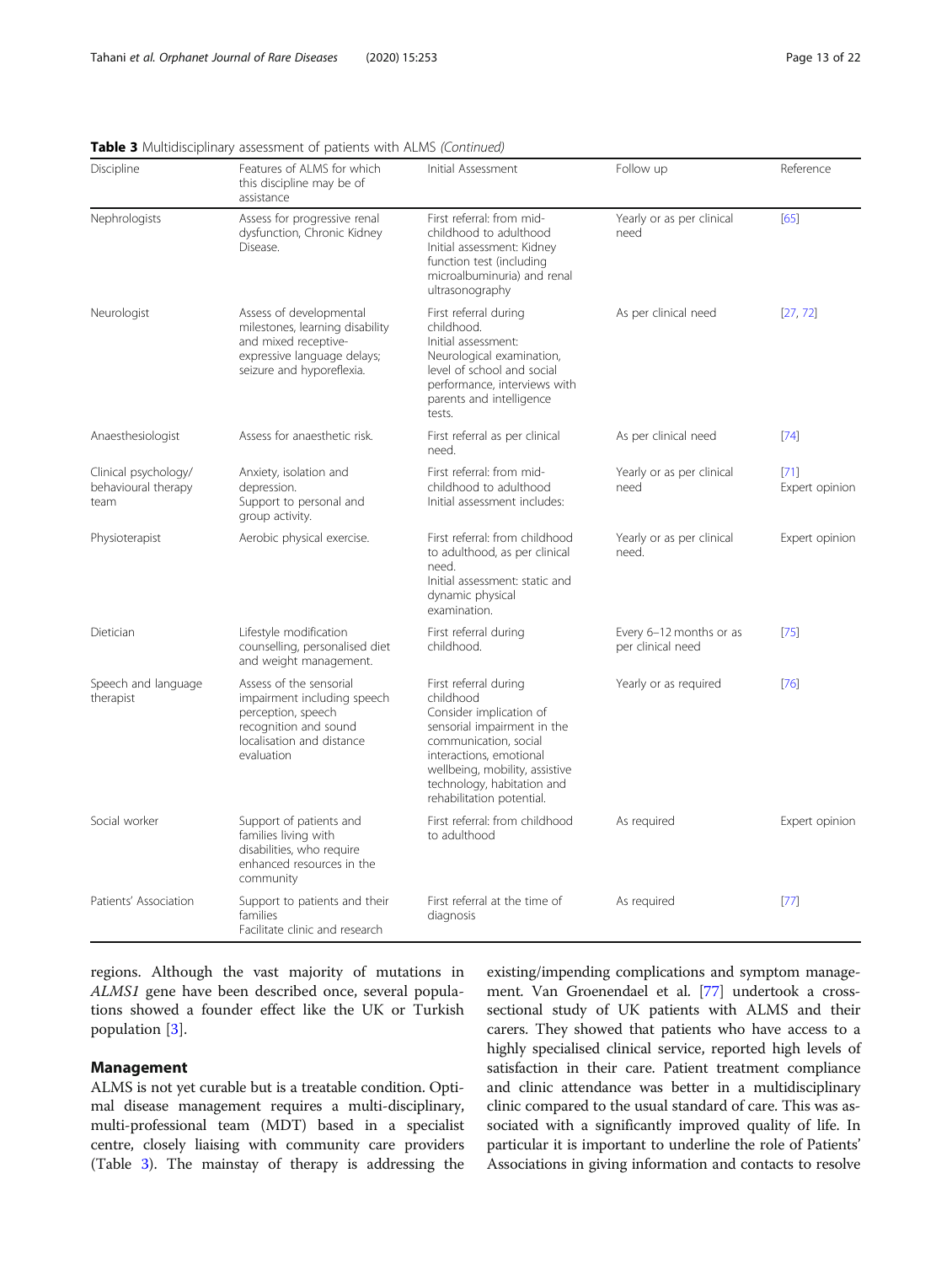medical and technical problems and to support patients and families creating opportunities to enjoy life.

Statement # 26: Patients with ALMS exhibit progressive multisystem disease manifestations and benefit from multidisciplinary follow up from physicians and allied health care professionals with experience in caring for ALMS patients in a one stop clinic set up. Wherever possible, individuals diagnosed with ALMS should be referred to a centre with expertise in the care of this condition.

- Level of evidence: B
- Strength of recommendation: 1
- Experts' opinion: completely agree (94%), mostly agree (6%), partially agree (0%), mostly disagree (0%) and completely disagree (0%).

Depending on the country's health care service setup, level of expertise and patients need, a MDT can be formed to enable ALMS patients to receive a collaborative management plan from a wide range of experts in an integrated manner. The MDT should have a Care Coordinator assigned to the patient serving as a primary contact point to the rest of the team. Specialists in the different disciplines have to discuss and integrate information and management as much as possible. Treatment goals are defined and agreed with the patient and their family and regularly reviewed as required. The MDT should aim to work together in a "one stop" clinic set up in integrating investigations and clinic appointments. The MDT will also benefit from a post clinic meeting in forming a consolidating care plan in a coordinated manner.

# What optimal therapy should be considered for a patient with ALMS?

The following functional assessments should take place at the time of diagnosis or symptom onset and at regular intervals thereafter for optimal symptom control and functional capacity.

#### Growth and development, eyesight and hearing

#### Growth and development

**Statement** # 27: The growth of children with ALMS (height, weight, head & waist circumference) should be assessed at regular intervals (not less than 6 monthly) using age appropriate instruments by their primary health care provider. In addition, adult patients should undergo a careful assessment and change in their anthropometric measurements including BMI, body fat composition and waist circumference.

- Level of evidence: B
- Strength of recommendation: 1
- Experts' opinion: completely agree (75%), mostly agree (19%), partially agree (6%), mostly disagree (0%) and completely disagree (0%).

#### Eyesight

Statement # 28: Individuals with ALMS should undergo a comprehensive eye assessment at the time of diagnosis and thereafter on regular interval. Visual loss occurs with age in all individuals with ALMS and early planning should be in place in the use of Braille, computing and adaptive living skills while vision is still present.

- Level of evidence: B
- Strength of recommendation: 1
- Experts' opinion: completely agree (94%), mostly agree (6%), partially agree (0%), mostly disagree (0%) and completely disagree (0%).

A yearly ophthalmic examination by an experienced ophthalmologist is recommended and then by a centre that has expertise in retinal dystrophies, dedicated to monitor the ophthalmic status including [[31](#page-20-0), [77](#page-21-0)]: best visual acuity or low vision evaluation; refraction; slit lamp examination to detect cataracts; fundus examination; OCT FAF and ERG if possible (Table [2\)](#page-4-0).

In caring for their visual impairments treatment goals and challenges should be discussed with the patient at the outset and as the disease progress. Symptomatic therapies include:

- 1) Full refraction glasses should be prescribed as long as some retinal function is detected and residual vision is present. Red-orange tinted filters have proven to be very useful to mitigate photophobia.
- 2) Detection of cataract (mostly subcapsular) can lead to a surgical procedure (lens removal with implantation) usually in the second or third decade. This can improve visual symptoms (especially photophobia) although the benefits on vision may be limited and tempered by the state of the underlying retinal degeneration.
- 3) Rehabilitation for gradually deteriorating vision must be carried out by an expert team with early intervention with the use of low vision aids, magnifiers, mobility aids (white cane, guide dogs) as well as Braille learning. In addition, Smartphone, tablets and the use of multiple apps are currently available for use by severely visually impaired persons. Voice activated technologies are of major help. The goal is to achieve autonomy and independence.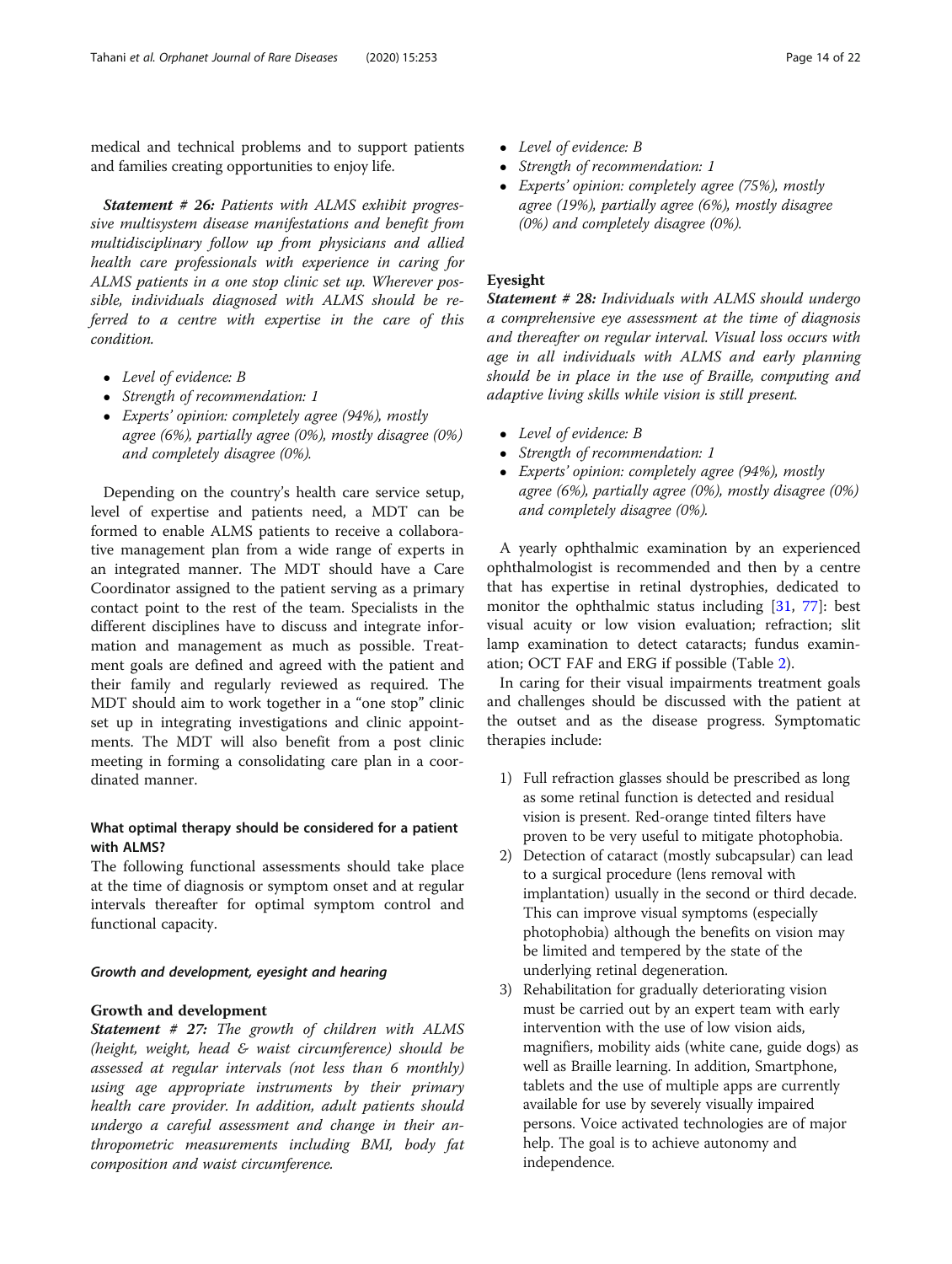To date, there is no specific gene therapy that has reached the stage of clinical trial (due to the size of ALMS1 gene). Retinal implants have been advocated in late stage retinal dystrophies but we are not aware of any patient with ALMS having benefited from these devices.

# **Hearing**

Statement # 29: People with ALMS should undergo a hearing assessment at the time of diagnosis and thereafter annually. When appropriate, patients should be offered hearing devices to improve general communication.

- Level of evidence: B
- Strength of recommendation: 1
- Experts' opinion: completely agree (88%), mostly agree (12%), partially agree (0%), mostly disagree (0%) and completely disagree (0%).

Hearing problems are a common manifestation that starts during childhood as a progressive sensorial deafness [[25,](#page-20-0) [26](#page-20-0)]. In addition to the neurosensorial dysfunction, more than 42% of the children present with otitis media (glue ear) and have to undergo myringotomy. Chronic recurrent otitis media is commonly reported even in young adults [\[63](#page-20-0)]. This can add a conductive component to the deafness. Patient should be followed by age appropriate air bone conduction pure tone thresholds, speech thresholds, ability to word recognition with diagnostic audiometers, tympanometry, otologic examination and microscopic examination of both ears.

Hearings aids are very useful and have to be regularly monitored and adapted. Cochlear implantation has been reported and should be considered as it may have an excellent functional outcome [[73,](#page-21-0) [78](#page-21-0), [79](#page-21-0)].

#### The heart, cardiovascular and respiratory systems in ALMS

# Cardiomyopathy

Statement # 30: Cardiovascular disease occurs in the majority of ALMS patients at some time in their lives. Cardiovascular assessment should be performed at the time of diagnosis and regularly thereafter. Standard heart failure therapy should be used in patients with heart failure and reduced ejection fraction, including angiotensin converting enzyme inhibition (ACEI) and beta-blocker titrated up to the maximum tolerated evidence-based dose, with a mineralocorticoid antagonist added thereafter. Consideration should be given to replacement of the ACEI with sacubitril valsartan in adults with an ejection fraction below 35% and persisting symptoms. Further consideration should be given to the addition of ivabradine if the heart rate is > 72/min despite optimisation, and cardiac resynchronisation therapy

in those with QRS duration > 130 ms and persistent symptoms. Diuretics are recommended to reduce symptoms and signs of CHF.

- Level of evidence: A
- Strength of recommendation: 1
- Experts' opinion: completely agree (92%), mostly agree (8%), partially agree (0%), mostly disagree (0%) and completely disagree (0%).

The following cardiac evaluations should be assessed at presentation and thereafter at regular intervals:

- a) Standard 12-lead electrocardiograms (ECGs) yearly
- b) Transthoracic echocardiograms yearly or as per clinical need
- c) Cardiac magnetic resonance (CMR) imaging for older children and adult at baseline and 3 to 5 yearly intervals.

Statement # 31: Although in the general population of patients with HF, a high proportion of deaths occur suddenly and unexpectedly due to electrical disturbance, the risk of arrhythmia is not well defined. Although there have been concerns raised regarding the efficacy of implantable cardioverter-defibrillators (ICD) in nonischaemic cardiomyopathy, current standard indications should be followed, including:

- a) Implantation of an ICD in those recovering from aborted sudden cardiac death or proven ventricular tachyarrhythmia causing haemodynamic instability in those with survival expected  $> 1$  year;
- b) Implantation of an ICD in those with advanced symptoms and reduced ejection fraction < 35% despite optimal medical therapy with survival  $expected > 1$  year
- Level of evidence: B
- Strength of recommendation: 1
- Experts' opinion: completely agree (66%), mostly agree (17%), partially agree (17%), mostly disagree (0%) and completely disagree (0%).

**Statement**  $# 32$ : In those presenting with acute HF who fail to respond to standard medical therapy, consideration should be given to acute mechanical circulatory support. At present, these are used in those who have end-stage heart failure but are eligible for heart transplantation as a bridge to transplantation. Cardiac transplantation is an option in ALMS, although mechanical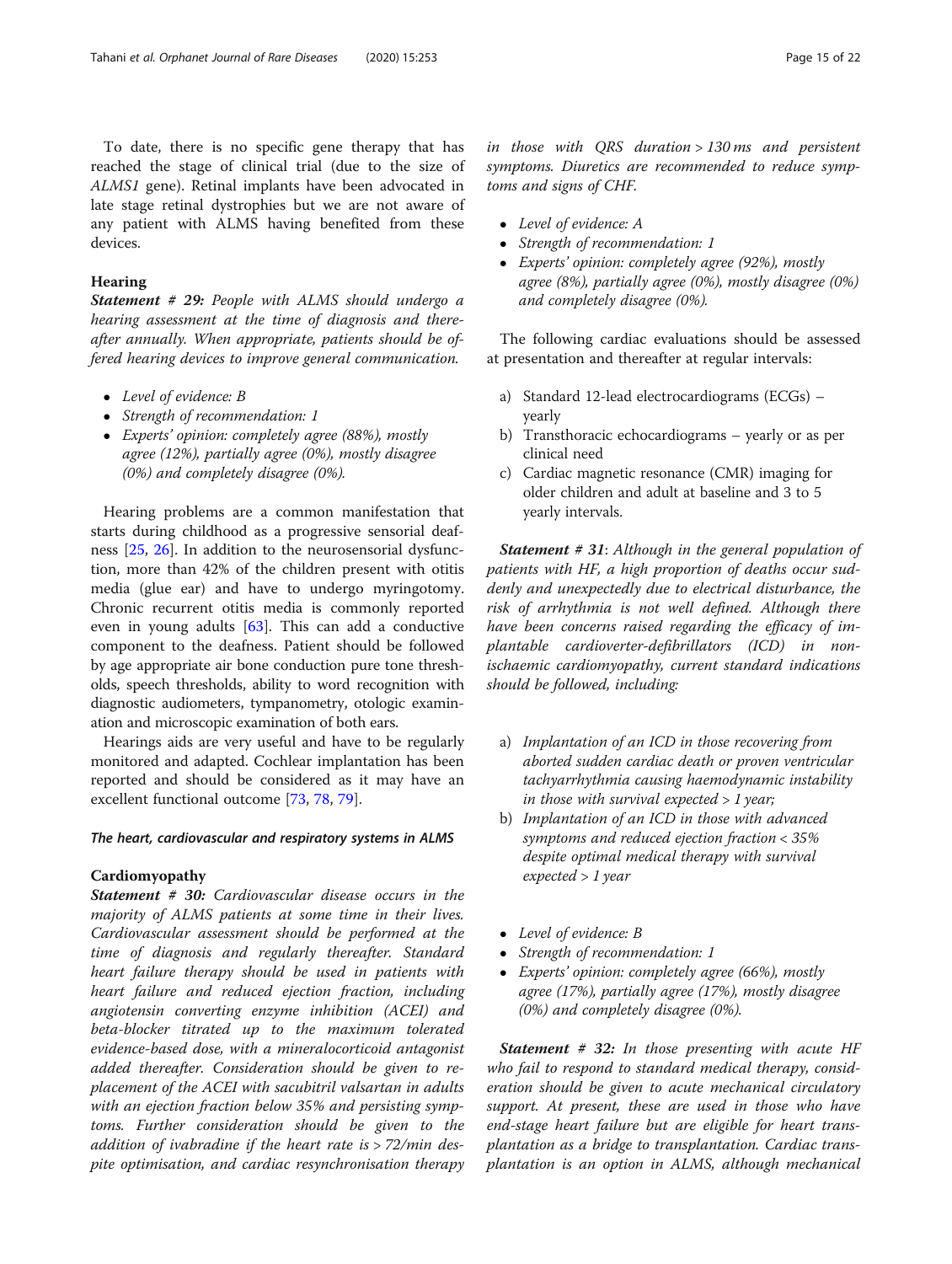circulatory support has not yet been offered as an alternative destination therapy in patients.

- Level of evidence: C
- Strength of recommendation: 2
- Experts' opinion: completely agree (50%), mostly agree (42%), partially agree (8%), mostly disagree (0%) and completely disagree (0%).

# Cardiovascular risk

Statement # 33: Adult patients with ALMS are at an increased risk of premature ischemic cardiovascular disease due to their extreme IR and associated metabolic complications such as dyslipidaemia, hypertension, T2DM and NASH. Their cardiovascular risk should be modified using the current national guidelines for secondary prevention.

- Level of evidence: B
- Strength of recommendation: 1
- Experts' opinion: completely agree (69%), mostly agree (31%), partially agree (0%), mostly disagree (0%) and completely disagree (0%).

#### Respiratory system

Statement # 34: Respiratory assessment should be performed at diagnosis and regularly after if there are any respiratory symptoms. A chest X-ray would be the initial investigation of choice. A restrictive pattern on Lung Function testing is often due to extrapulmonary restriction. Many patients will unfortunately find it difficult to do conventional Lung Function Testing. A low threshold for HRCT Thorax is advisable in cases of unexplained cough or breathlessness to rule out fibrotic lung disease.

- Level of evidence: C
- Strength of recommendation: 2
- Experts' opinion: completely agree (70%), mostly agree (15%), partially agree (15%), mostly disagree (0%) and completely disagree (0%).

Statement # 35: Lower respiratory tract infection in ALMS patients can sometimes progress rapidly and strategies in prevention such as a regular winter flu jab and pneumonia vaccine should be sought proactively. Patients with ALMS who contracted moderate to severe pneumonia should be treated aggressively in an intensive care set up with a particular attention of supporting their cardiorespiratory and renal functions.

- Level of evidence: B
- Strength of recommendation: 2

• Experts' opinion: completely agree (79%), mostly agree (14%), partially agree (7%), mostly disagree (0%) and completely disagree (0%).

**Statement # 36:** Patients with ALMS are prone to hypoxic episodes during minor surgical procedures, anaesthesia or severe infection. Care must be taken during sedation for surgical procedures. Extubation post-surgery should take place carefully after adequate oxygenation with close monitoring of oxygenation and cardiac status until 24 h post full recovery.

- Level of evidence: C
- Strength of recommendation: 2
- Experts' opinion: completely agree (84%), mostly agree (8%), partially agree (8%), mostly disagree (0%) and completely disagree (0%).

#### Endocrine and metabolism

# Obesity and insulin resistance

Statement # 37: ALMS patients should regularly be screened for metabolic complications such as T2DM, dyslipidaemia and hypertension. A structured and personalised lifestyle programme should be encouraged and supported to promote healthy eating, regular exercise and healthy weight attainment and maintenance.

- Level of evidence: B
- Strength of recommendation: 1
- Experts' opinion: completely agree (88%), mostly agree (12%), partially agree (0%), mostly disagree (0%) and completely disagree (0%).

Almost all individuals with ALMS are prone to obesity and IR. The severity and degree of complications of IR increase with age and body habitus. Metabolic complications improve with weight loss and a structured and personalised lifestyle programme should be encouraged and supported [[13,](#page-19-0) [45,](#page-20-0) [60,](#page-20-0) [62](#page-20-0), [80](#page-21-0)].

Treatment for T2DM and obesity in ALMS include diet, weight management, and lifestyle modification counselling, provided by a physician and dietician [\[3](#page-19-0), [27](#page-20-0), [52,](#page-20-0) [62,](#page-20-0) [81\]](#page-21-0). Regular aerobic exercise with adaptations for the blind are recommended to control both obesity and diabetes [\[3](#page-19-0), [27,](#page-20-0) [31](#page-20-0), [62](#page-20-0)]. IR / T2DM should be treated as in the general population. Younger patients rarely require insulin, but some patients require long term insulin in very-high doses. Many patients with ALMS respond to insulin-sensitizing agents such as metformin and/or thiazolidinediones (TZDs) and/or dipeptidyl peptidase 4 (DPP4) inhibitors [\[31](#page-20-0), [52,](#page-20-0) [62\]](#page-20-0). Sodium-Glucose Transport Protein 2 inhibitor such as empaglifozin, canaglifozin has been shown to benefit diabetic patient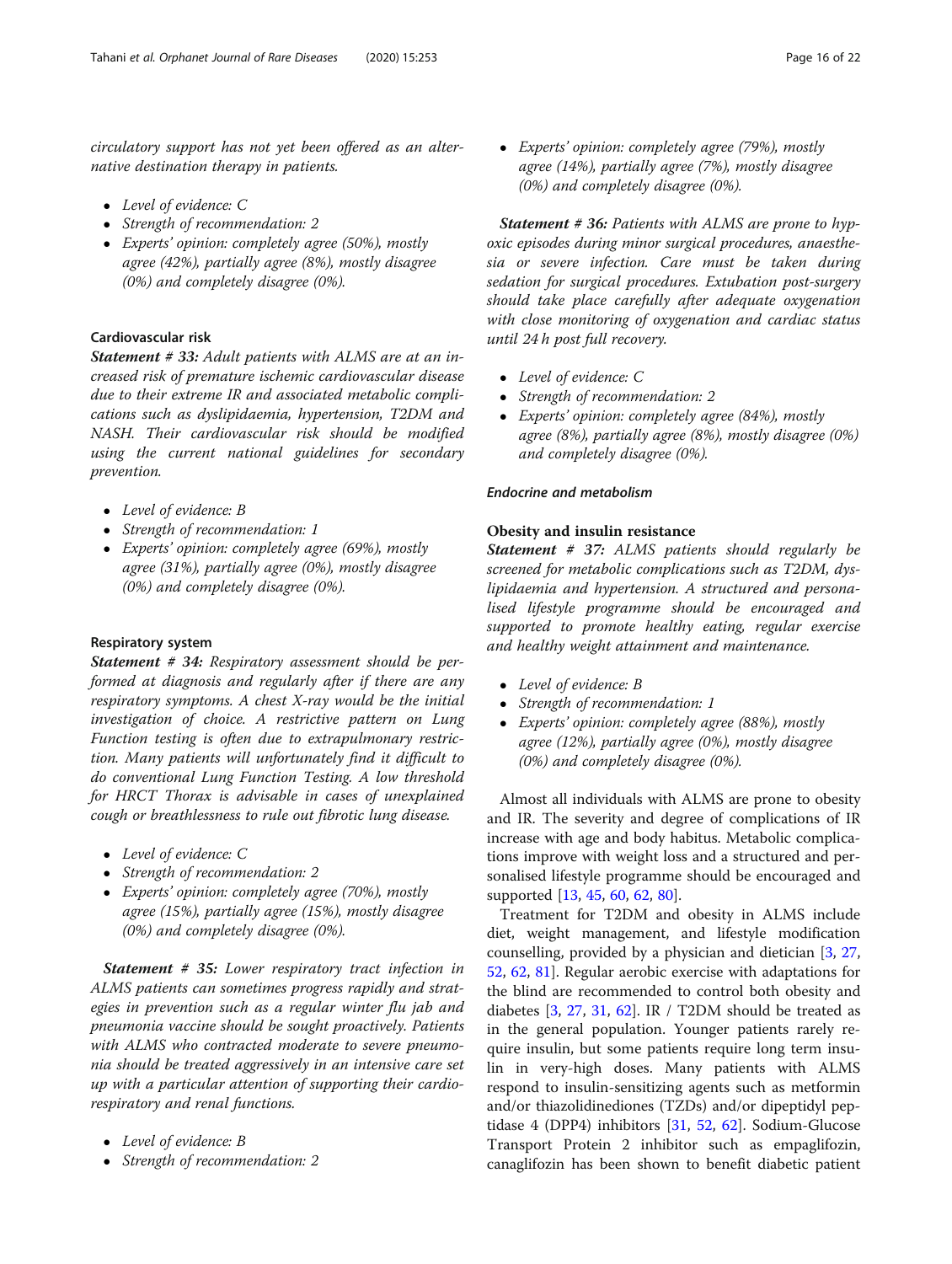with chronic kidney disease (CKD) and heart disease and therefore all adult ALMS patient should be offered unless contraindicated. In case of compelling need to promote weight loss consider a Glucagon-like Peptide 1 receptor agonist.

Treatment of hypertriglyceridemia must include good metabolic control. Some patients with severe hypertriglyceridemia responded to low-fat diet combined with statins and nicotinic acid [[31,](#page-20-0) [81](#page-21-0)]. Other medications, especially for severe hypertriglyceridemia, include omega-3 fatty acids and fibrates.

A clinical trial using MC4R agonist, setmelanotide, in patients with ALMS is currently underway in treating hyperphagia related weight gain.

# NAFLD

Statement # 38: Advanced NAFLD is common in adult patients and needs careful monitoring (yearly) using liver function tests, platelet count, liver ultrasound and non-invasive tests of liver fibrosis, namely transient elastography (Fibroscan©) and Enhanced Liver Fibrosis [ELF] test.

- Level of evidence: B
- Strength of recommendation: 1
- Experts' opinion: completely agree (87%), mostly agree (13%), partially agree (0%), mostly disagree (0%) and completely disagree (0%)

Even though data are still emerging, the use of noninvasive fibrosis tests can enable a safe, repeatable assessment of advanced liver fibrosis and potentially avoid the need for liver biopsy to assess disease severity. In cases of cirrhosis, upper gastrointestinal endoscopy should be performed to assess for evidence of varices and managed as per liver guidelines (i.e. beta-blockers and/or variceal banding) [[82,](#page-21-0) [83](#page-21-0)] and liver ultrasound 6 monthly to screen for hepatocellular carcinoma. Patients with complications of advanced liver disease and/or portal hypertension should be evaluated for possible early liver transplantation [\[53](#page-20-0)].

#### Hypothyrodism and hypogonadism

Statement # 39: Hypothyroidism is common in patients with ALMS and all individuals should have their thyroid function assessed on a yearly basis and treated accordingly.

- Level of evidence: B
- Strength of recommendation: 1
- Experts' opinion: completely agree (80%), mostly agree (20%), partially agree (0%), mostly disagree (0%) and completely disagree (0%).

**Statement**  $#$  40: As children approach puberty, gonadotropin and pituitary hormones should be assessed. Male hypogonadism in adult is almost universal and should be treated with testosterone replacement as per local guidelines

- Level of evidence: B
- Strength of recommendation: 1
- Experts' opinion: completely agree (79%), mostly agree (21%), partially agree (0%),mostly disagree (0%) and completely disagree (0%).

### Kidney and bladder dysfunction

Statement # 41: Kidney disease in ALMS is common, starts early and progresses with age leading to advanced Chronic Kidney Disease at a young age. Kidney function must be monitored regularly and refer to nephrologists as needed. Patients with Advanced Kidney Disease should be evaluated for possible early kidney transplant.

- Level of evidence: B
- Strength of recommendation: 1
- Experts' opinion: completely agree (80%), mostly agree (20%), partially agree (0%), mostly disagree (0%) and completely disagree (0%).

Statement # 42: Individuals with ALMS should have their history reviewed for symptoms suggestive of neurogenic bladder (recurrent urinary tract infection, nocturia, incomplete evacuation, dribbling) and be referred for urologic evaluation if symptoms are present.

- Level of evidence: B
- Strength of recommendation: 1
- Experts' opinion: completely agree (92%), mostly agree (8%), partially agree (0%), mostly disagree (0%) and completely disagree (0%).

# Genetic counselling

Statement # 43: For genetic confirmation of the diagnosis, two ALMS1 biallelic variations have to be detected in the proband. When a pathogenic variant is detected, family segregation is recommended in order to establish the parental alleles. As a recessive model of inheritance, parents are obligate heterozygous carriers of one of the mutations detected in the proband. Heterozygotes carriers are asymptomatic and are not at risk of developing the disorder. Being, both parents, heterozygous carriers, the likelihood to have an affected child is 25%, having a carrier child 50% and being unaffected and not a carrier25%. Although it is not a very common mechanism in ALMS1 gene, de novo mutations should be considered. In such cases, paternity testing to confirm de novo mutations is highly recommended.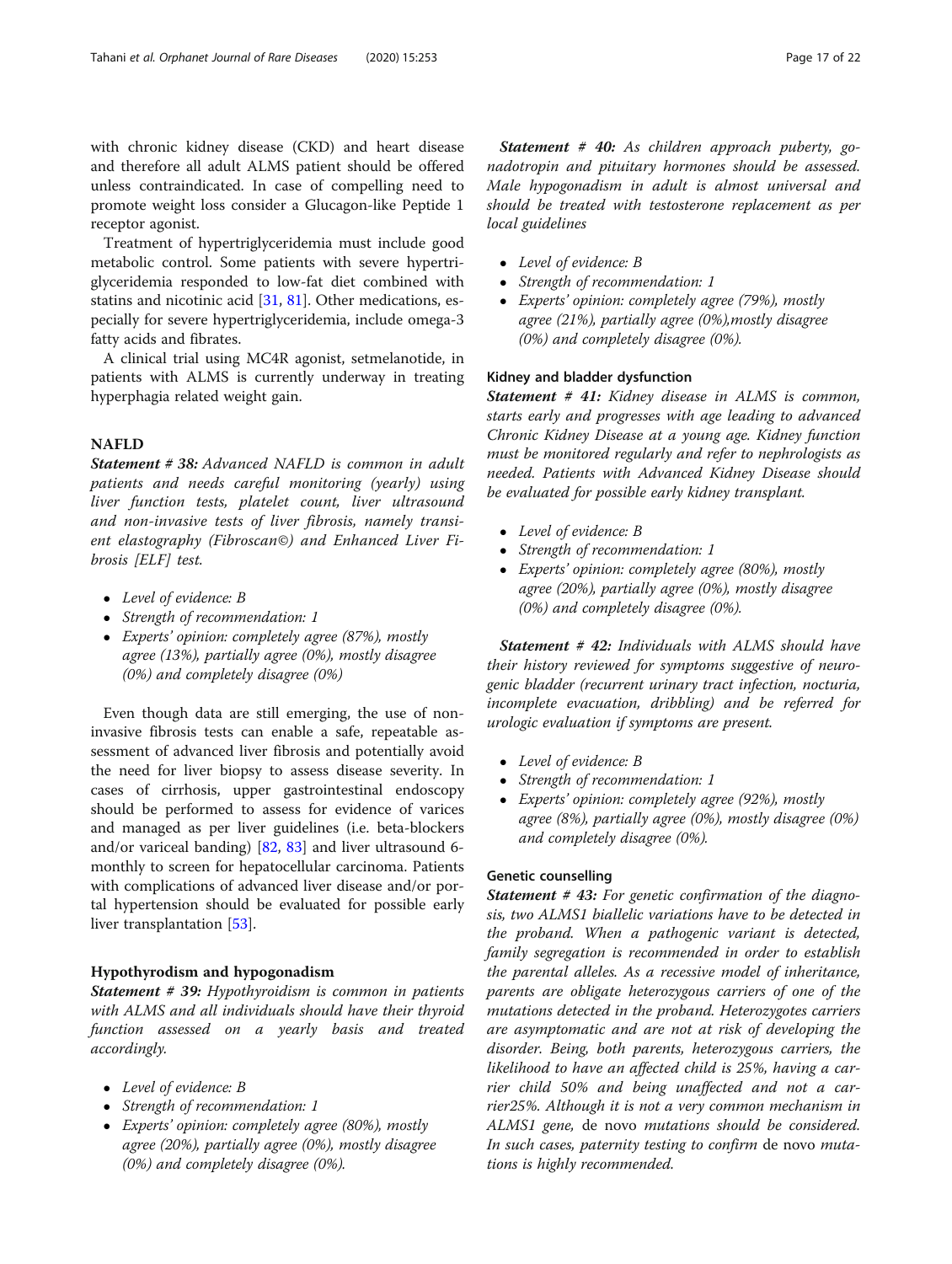- Strength of recommendation: 1
- Experts' opinion: completely agree (72%), mostly agree (21%), partially agree (7%), mostly disagree (0%) and completely disagree (0%).

#### Prenatal diagnosis

Statement # 44: Prenatal diagnosis and preimplantation genetic diagnosis is possible when pathogenic variants have been identified in an affected family member.

- Level of evidence: A
- Strength of recommendation: 1
- Experts' opinion: completely agree (80%), mostly agree (0%), partially agree (20%), mostly disagree (0%) and completely disagree (0%).

To date, there is no information in the literature about female pregnancies or male fathering in patients with ALMS. For women who wish to become pregnant, a complete sex hormones evaluation should be required. In men, semen analysis to investigate their fertility should be suggested.

#### Mental wellbeing

Statement # 45: Clinicians, caregivers and individuals with ALMS should be aware that there is an increased prevalence of behavioural problems and other psychiatric disorders such as anxiety and depression. There should be a low threshold for referral to a clinical psychology/behavioural therapy team as appropriate, and for the use of both non-pharmacological and/or pharmacological treatments.

- Level of evidence: C
- Strength of recommendation: 2
- Experts' opinion: completely agree (88%), mostly agree (12%), partially agree (0%), mostly disagree (0%) and completely disagree (0%).

The psychosocial impact of growing up and living with a disease leading to deafblindness is devastating. With support, young adult will either adapt and therefore cope well, or fail to adapt and struggle. It is even more disabling when hearing start to deteriorate. In addition, the realisation of the progressive and severe nature of the disease leads to anxiety, isolation and depression. It is paramount that patients with ALMS have regular assessment and support as required in order to maintain an optimal quality of life.

**Statement # 46:** Highly specialized Care for dual sensory loss should be considered for deaf-blind individuals

with ALMS. Children deaf-blind require thoughtful and unique educational approaches in order to ensure they have the opportunity to reach their full potential. The assessment of the sensorial impairment is of high importance and will include communication evaluation, social interactions, emotional wellbeing, mobility, assistive technology, habitation and rehabilitation potential.

- Level of evidence: C
- Strength of recommendation: 2
- Experts' opinion: completely agree (88%), mostly agree (12%), partially agree (0%), mostly disagree (0%) and completely disagree (0%).

Visual cues in speech perception, speech recognition and sound localisation and distance evaluation in dual sensory loss is of particular importance [[84\]](#page-21-0). A literature meta-analysis has well determined the key findings of the acquired deaf-blindness that defines the Alström group (not taking into account other manifestations of the disease) [\[75](#page-21-0)]:

For communication: experiences of changing communication needs due to progressive sensory loss, reluctance to admit their hearing impairment with family, friends, and others;

For mobility: experiences of embarrassment due to frequent bumping into objects/people; reported feeling stigmatised to use assistive devices such as canes in public and lack of mobility instructors;

Functioning in daily life: experiences of more difficulty in maintaining independence; tend to need more help from others to remain independent when impairment worsens; experiences of reduced independence in shopping, food preparation, reading, house cleaning, watching television, reading books, listening to music, and use of technology;

Social interactions: experiences of constant social isolation in life due to progressive impairments, on going loss of independence, and lack of the communities understanding of how to interact with deafblind people.

Feelings: feelings of worthlessness, loneliness, emptiness, uncertainty, fear of losing independence, and concerns about forming relationships, being rejected by relatives and friends, and constant concern for the future; feeling depressed and suicidal thoughts

Statement # 47: All active family members should be involved in full discussion of the implications of the syndrome as appropriate for the age of the child. Whether mainstream or special schooling for the blind is chosen, a care plan including family nutrition, access to exercise, and integration in the community should be looked at.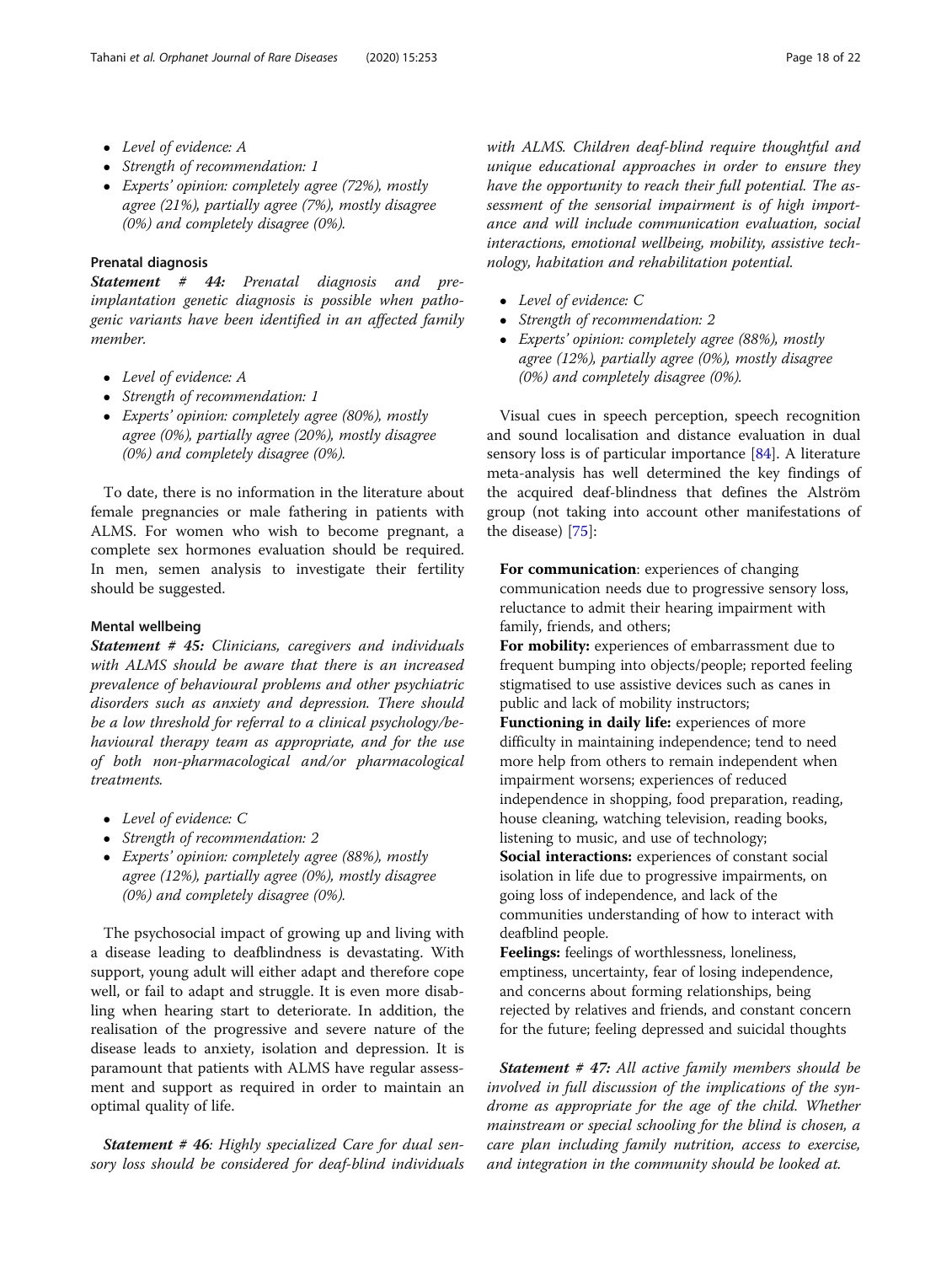- Level of evidence: C
- Strength of recommendation: 2
- Experts' opinion: completely agree (94%), mostly agree (6%), partially agree (0%), mostly disagree (0%) and completely disagree (0%).

Counselling is vital. One extensive review of the effects of living with a rare genetic disease on a family and the individual underlines the demanding nature of these situations and the need for family support [[85\]](#page-21-0). However, counselling assessment tools are not always accessible/ appropriate for deafblind people.

Autism – very difficult to diagnose in ALMS patient due to deafblindness and lack of appropriate assessment tools to reach a firm diagnosis. Useful information for Deafblind can be found in the following links:

<https://nationaldb.org/> [https://deafblind.org.uk/information-advice/deafblind](https://deafblind.org.uk/information-advice/deafblind-assessments/assessments-what-to-expect/)[assessments/assessments-what-to-expect/](https://deafblind.org.uk/information-advice/deafblind-assessments/assessments-what-to-expect/) <https://deafblind.org.uk/information-advice/technology/>

# Transition from childhood to adult life

Statements # 48: Most young people with ALMS are expected to reach adulthood with complex medical and psychosocial needs. The process of transition from paediatric to adult services should begin early and must include appropriate services in the community to provide a seamless transition from childhood to adult life. Individuals with ALMS may benefit from a detailed assessment identifying barriers to independence in particular the dual sensory loss.

- Level of evidence: B
- Strength of recommendation: 1
- Experts' opinion: completely agree (88%), mostly agree (12%), partially agree (0%), mostly disagree (0%) and completely disagree (0%).

# Advance care planning

Statements # 49: Specialist centre care providers, family physician/paediatrician and local palliative care services should develop close working links to support individuals and families with ALMS through the lifespan, including: a) advanced care planning with regular updating. b) proper flow of communication and clear information for patients and their families, c) a designated point of contact for each stage in their care pathway. An individual identified as being near the end- of-life may benefit from ongoing access to palliative care services including for symptom control, respite, psychological and spiritual support.

Level of evidence: B

- Strength of recommendation: 1
- Experts' opinion: completely agree (82%), mostly agree (18%), partially agree (0%), mostly disagree (0%) and completely disagree (0%).

# Future area of research

The natural history of ALMS has evolved in the last few years with a better understanding of the syndrome and longer survival. However, there are numerous unanswered questions about the syndrome as follow:

- 1. What is the best way of confirming ALMS diagnosis?
- 2. Why the retinal dystrophy is present in almost all patients with ALMS? How to treat it?
- 3. Why do ALMS patient develop cardiomyopathy as infant? Why and how does it recover?
- 4. The onset of cardiomyopathy varies from infancy to adulthood. Does the same mechanism apply?
- 5. Why are patients with ALMS extremely insulin resistant disproportioned to their weight?
- 6. Why does NAFLD in Alström become more accelerated in progression than the general population with excess weight?
- 7. Is accelerated liver fibrosis caused by the metabolic complications or ALMS1 gene alternation itself?
- 8. What is the mechanism driving progressive kidney disease in ALMS?
- 9. Why is the syndrome heterogeneous in presentation and disease progression?
- 10. What is the function and the structure of ALMS1 protein?
- 11. Is there one or more ALMS1 proteins with different tissue-specific functions?
- 12. Is ALMS a ciliopathy?
- 13. Could it be reasonable to think about proteintypephenotype instead of genotype-phenotype correlation in ALMS?

# Concluding remarks

These guidelines are the result of an international collaboration of experts in the care of patients with ALMS and the evidence gathered to write these recommendations are the best evidence available to the experts. These guidelines address the management of children and adults affected by ALMS and are intended to facilitate optimal care to all ALMS patients worldwide. In addition, it defines standards of care against which practice can be audited and best practice can be spread.

#### Abbreviations

ACEI: Angiotensin Converting Enzyme Inhibition; AGREE II: Appraisal of Guidelines for Research & Evaluation; ALMS: Alström Syndrome; AT: Adipose Tissue; BMI: Body Mass Index; CKD: Chronic Kidney Disease; CHF: Congestive Heart Failure; CMR: Cardiac Magnetic Resonance; DPP4: Dipeptidyl Peptidase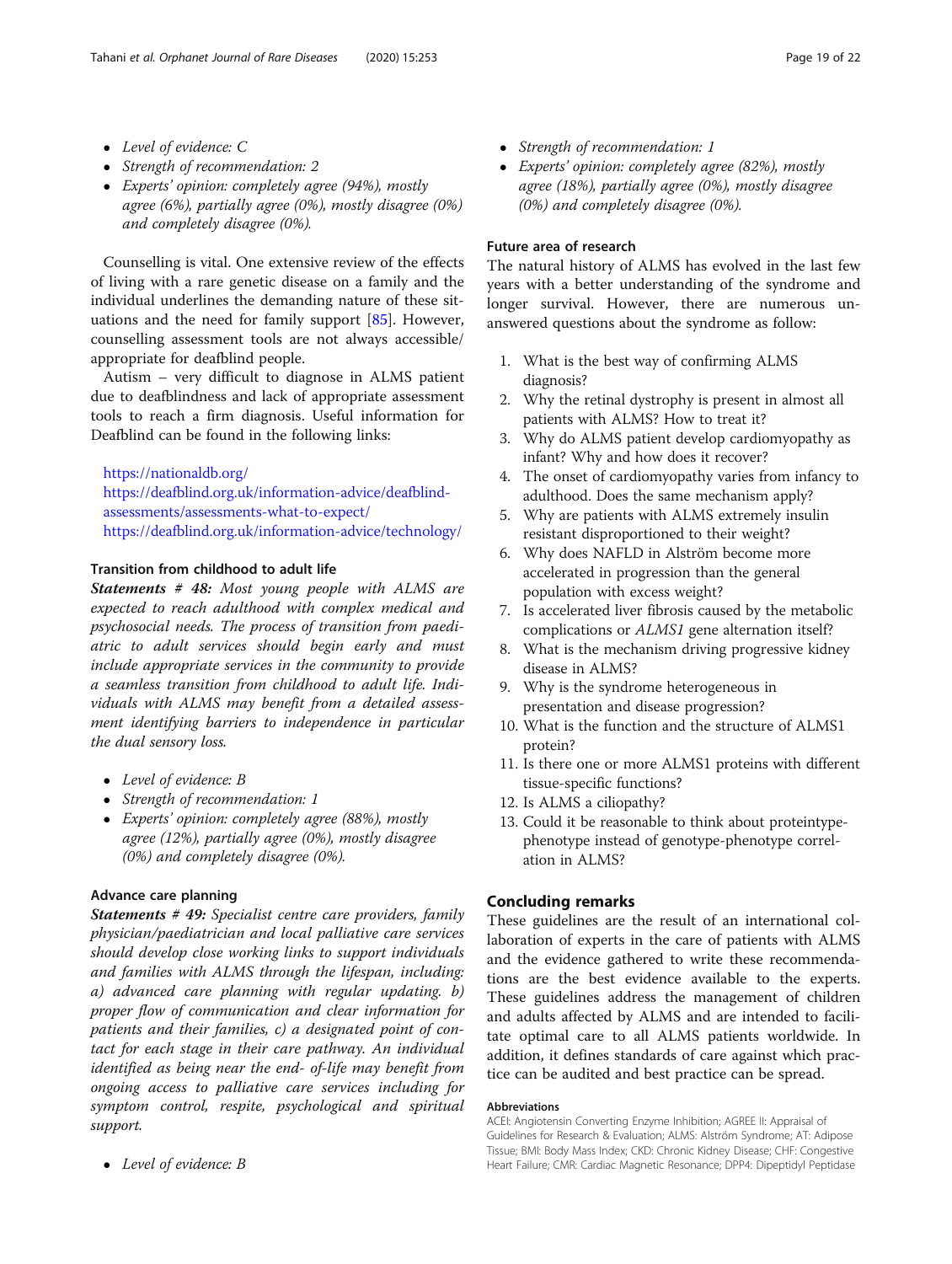<span id="page-19-0"></span>4; DTI: Diffusion Tensor Imaging; ELF: Enhanced Liver Fibrosis; ENT: Ear, Nose and Throat; ERG: Electroretinography; FAF: Fundus Auto Fluorescence; GDG: Guidelines Development Group; GH: Growth Hormone; GLUT4: Glucose Transporter Protein Type-4; HF: Heart Failure; HRCT: High-Resolution Computed Tomography; ICD: Implantable Cardioverter-Defibrillators; IR: Insulin Resistance; KCO: Carbon Monoxide Transfer Coefficient; LV: Left Ventricular; MDT: Multi-professional team; MLPA: Multi Ligation Probe Assay; MRI: Magnetic Resonance Imaging; NAFLD: Non-alcoholic Fatty Liver Disease; NASH: Non-Alcoholic Steatohepatitis; OCT: Optic Coherence Tomography; rhGH: Recombinant Human Growth Hormone; T2DM: Type 2 Diabetes Mellitus; TZDs: Thiazolidinediones; VBM: Voxel-Based Morphometry; WES: Whole-Exome Sequencing; WGS: Whole Genomic Sequencing

#### Acknowledgments

Here we would like to remember and honour the memory of Jan Marshall who worked hard with great passion in the ALMS field but firstly for patients with ALMS, and all of those with Alström Syndrome who have sadly passed away.

#### Authors' contributions

TG and TB conceived the idea. All authors have contributed to the guidelines development process of planning, writing and revising of the manuscript. All authors read and approved the final manuscript.

#### Funding

This work was initiated by Alström Europe and Alström Syndrome UK patient societies. Financial supported was received from Alström Europe and Queen Elizabeth Hospital NHS-FT.

#### Availability of data and materials

Data sharing not applicable to this article as no datasets were generated or analysed during the current study.

#### Ethics approval and consent to participate

Not applicable.

#### Consent for publication

Not applicable.

#### Competing interests

JCH has an unrestricted research grant from Rhythm Pharmaceuticals and received funding from Novo Nordisk; she served on the Scientific and Medical Advisory Board of Alström Syndrome International. The other authors declare that they have no competing interests.

#### Author details

<sup>1</sup>Department of Diabetes, Endocrinology and Metabolism, University Hospitals Birmingham NHS Foundation Trust, Queen Elizabeth Hospital, Birmingham B15 2TH, UK. <sup>2</sup>Department of Medicine (DIMED), Padua University Hospital, Padua, Italy. <sup>3</sup> Adult MTG3 Chair of ENDO-ERN, Azienda Ospedaliera Padova, Padua, Italy. <sup>4</sup>Centre de référence pour les affections rares ophtalmologiques CARGO, FSMR SENSGENE, ERN-EYE, Hôpitaux Universitaires de Strasbourg, Strasbourg, France. <sup>5</sup>Laboratoire de Génétique Médicale, UMRS\_1112, Institut de Génétique Médicale d'Alsace, Université de Strasbourg, Strasbourg, France. <sup>6</sup>Diabetes Research Unit, Torbay and South Devon NHS Foundation Trust, Torquay, UK. <sup>7</sup>CINBIO (Centro de Investigacion Biomedica), Universidad de Vigo, Vigo, Spain. <sup>8</sup>Departments of Pediatrics and Physiology, College of Medicine, University of Tennessee Health Science Center and Pediatric Obesity Program, Children's Foundation Research Institute, Le Bonheur Children's Hospital, Memphis, TN, USA. <sup>9</sup>Department of Respiratory Medicine, University Hospital Birmingham NHS Foundation Trust, Queen Elizabeth Hospital, Birmingham, UK. <sup>10</sup>Liver and Hepatobiliary Unit, University Hospitals Birmingham NHS Foundation Trust, Queen Elizabeth Hospital, Birmingham, UK. <sup>11</sup>Department of Cellular Pathology, University Hospitals Birmingham NHS Foundation Trust, Queen Elizabeth Hospital, Birmingham, UK. <sup>12</sup>Department of Medical Genetics, Abant İzzet Baysal University, Bolu, Turkey. 13Department of Medical and Molecular Genetics, Indiana University School of Medicine, Indianapolis, IN, USA. <sup>14</sup>Departments of Genetic Medicine and Pediatrics, Johns Hopkins University School of Medicine, Baltimore, MD, USA. <sup>15</sup>Italian Association Alström Syndrome, Padua, Italy. <sup>16</sup>ENDO-ERN ePAG representative in MTG3, Padua, Italy. <sup>17</sup>Alström

Syndrome UK, Torquay, Devon, UK. 18Department of Cardiology, University Hospitals Birmingham NHS Foundation Trust, Queen Elizabeth Hospital, Birmingham, UK.<sup>19</sup>Department of Endocrinology and Diabetes, Birmingham Women's and Children's Hospital NHS Foundation Trust, Birmingham, UK.<br><sup>20</sup>Institute of Metabolism and System Research, University of Birmingham, Birmingham, UK.

#### Received: 1 May 2020 Accepted: 21 July 2020 Published online: 21 September 2020

#### References

- Alström CH, Hallgren B, Nilsson LB, Asander H. Retinal degeneration combined with obesity, diabetes mellitus and Neurogenous deafness: a specific syndrome (not hitherto described) distinct from the Laurencemoon-Bardet-Biedl syndrome: a clinical, Endocrinological and genetic examination based on a large pedigree. Acta Psychiatr Neurol Scand Suppl. 1959;129:1–35.
- 2. Paisey RB, Barrett T, Carey CM, Hiwot T, Cramb R, White A, et al. Rare disorders presenting in the diabetic clinic: an example using audit of the NSCT adult Alström clinics. Pract Diab. 2011;28(8):340–3.
- Marshall JD, Hinman EG, Collin GB, Beck S, Cerqueira R, Maffei P, et al. Spectrum of ALMS1 variants and evaluation of genotype-phenotype correlations in Alström syndrome. Hum Mutat. 2007;28(11):1114–23.
- 4. Collin GB, Marshall JD, Ikeda A, So WV, Russell-Eggitt I, Maffei P, et al. Mutations in ALMS1 cause obesity, type 2 diabetes and neurosensory degeneration in Alström syndrome. Nat Genet. 2002;31(1):74–8.
- 5. Goldstein JL, Fialkow PJ. The Alström syndrome. Report of three cases with further delineation of the clinical, pathophysiological, and genetic aspects of the disorder. Medicine (Baltimore). 1973;52(1):53–71.
- 6. Collin GB, Marshall JD, Cardon LR, Nishina PM. Homozygosity mapping at Alström syndrome to chromosome 2p. Hum Mol Genet. 1997;6(2):213–9.
- 7. Macari F, Lautier C, Girardet A, Dadoun F, Darmon P, Dutour A, et al. Refinement of genetic localization of the Alström syndrome on chromosome 2p12-13 by linkage analysis in a north African family. Hum Genet. 1998;103(6):658–61.
- 8. Collin GB, Marshall JD, Naggert JK, Nishina PM. TGFA: exon-intron structure and evaluation as a candidate gene for Alström syndrome. Clin Genet. 1999; 55(1):61–2.
- Hearn T, Renforth GL, Spalluto C, Hanley NA, Piper K, Brickwood S, et al. Mutation of ALMS1, a large gene with a tandem repeat encoding 47 amino acids, causes Alström syndrome. Nat Genet. 2002;31(1):79–83.
- 10. Collin GB, Cyr E, Bronson R, Marshall JD, Gifford EJ, Hicks W, et al. Alms1 disrupted mice recapitulate human Alström syndrome. Hum Mol Genet. 2005;14(16):2323–33.
- 11. Hearn T, Spalluto C, Phillips VJ, Renforth GL, Copin N, Hanley NA, et al. Subcellular localization of ALMS1 supports involvement of centrosome and basal body dysfunction in the pathogenesis of obesity, insulin resistance, and type 2 diabetes. Diabetes. 2005;54(5):1581–7.
- 12. Titomanlio L, De Brasi D, Buoninconti A, Sperandeo MP, Pepe A, Andria G, et al. Alström syndrome: intrafamilial phenotypic variability in sibs with a novel nonsense mutation of the ALMS1 gene. Clin Genet. 2004;65(2):156–7.
- 13. Minton JA, Owen KR, Ricketts CJ, Crabtree N, Shaikh G, Ehtisham S, et al. Syndromic obesity and diabetes: changes in body composition with age and mutation analysis of ALMS1 in 12 United Kingdom kindreds with Alstrom syndrome. J Clin Endocrinol Metab. 2006;91(8):3110–6.
- 14. Marshall JD, Muller J, Collin GB, Milan G, Kingsmore SF, Dinwiddie D, et al. Alström syndrome: mutation spectrum of ALMS. Hum Mutat. 2015;36(7):660–8.
- 15. Astuti D, Sabir A, Fulton P, Zatyka M, Williams D, Hardy C, et al. Monogenic diabetes syndromes: locus-specific databases for Alström, Wolfram, and thiamine-responsive megaloblastic anemia. Hum Mutat. 2017;38(7):764–77.
- 16. Sanyoura M, Woudstra C, Halaby G, Baz P, Senée V, Guillausseau PJ, et al. A novel ALMS1 splice mutation in a non-obese juvenile-onset insulindependent syndromic diabetic patient. Eur J Hum Genet. 2014;22(1):140–3.
- 17. Lee NC, Marshall JD, Collin GB, Naggert JK, Chien YH, Tsai WY, et al. Caloric restriction in Alström syndrome prevents hyperinsulinemia. Am J Med Genet A. 2009;149A(4):666–8.
- 18. Taşkesen M, Collin GB, Evsikov AV, Güzel A, Özgül RK, Marshall JD, et al. Novel Alu retrotransposon insertion leading to Alström syndrome. Hum Genet. 2012;131(3):407–13.
- 19. Ozantürk A, Marshall JD, Collin GB, Düzenli S, Marshall RP, Candan Ş, et al. The phenotypic and molecular genetic spectrum of Alström syndrome in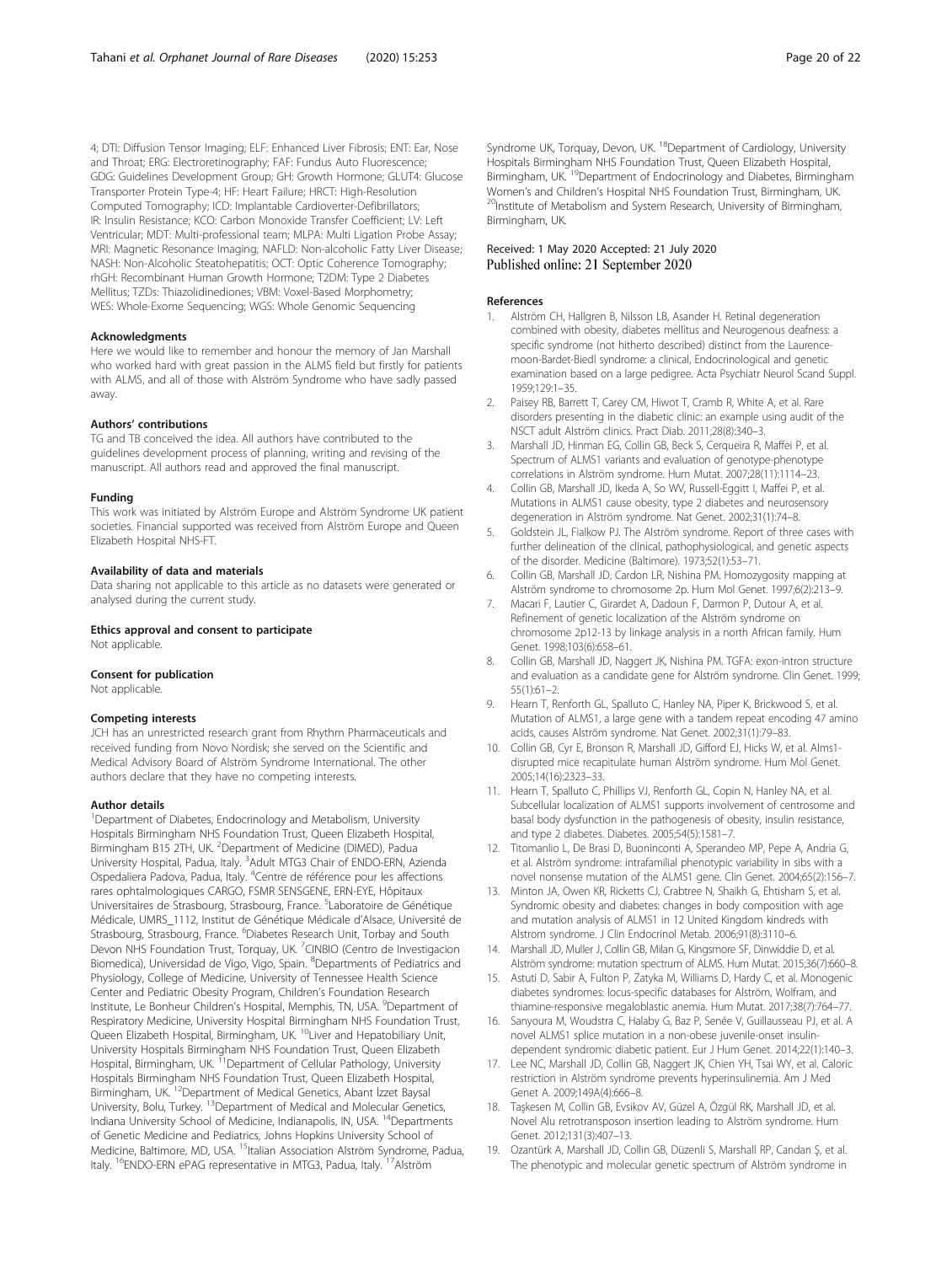<span id="page-20-0"></span>44 Turkish kindreds and a literature review of Alström syndrome in Turkey. J Hum Genet. 2015;60:1–9.

- 20. Malm E, Ponjavic V, Nishina PM, Naggert JK, Hinman EG, Andréasson S, et al. Full-field electroretinography and marked variability in clinical phenotype of Alström syndrome. Arch Ophthalmol. 2008;126(1):51–7.
- 21. Nasser F, Weisschuh N, Maffei P, Milan G, Heller C, Zrenner E, et al. Ophthalmic features of cone-rod dystrophy caused by pathogenic variants in the ALMS1 gene. Acta Ophthalmol. 2018;96(4):e445–54.
- 22. Vingolo EM, Salvatore S, Grenga PL, Maffei P, Milan G, Marshall JD. Highresolution spectral domain optical coherence tomography images of Alström syndrome. J Pediatr Ophthalmol Strabismus. 2010;47:e1–3.
- 23. Khan AO, Bifari IN, Bolz HJ. Ophthalmic features of children not yet diagnosed with Alstrom syndrome. Ophthalmology. 2015;122(8):1726– 7 e2.
- 24. Dotan G, Khetan V, Marshall JD, Affel E, Armiger-George D, Naggert JK, et al. Spectral-domain optical coherence tomography findings in Alström syndrome. Ophthalmic Genet. 2017;38(5):440–5.
- 25. Marshall JD, Bronson RT, Collin GB, Nordstrom AD, Maffei P, Paisey RB, et al. New Alström syndrome phenotypes based on the evaluation of 182 cases. Arch Intern Med. 2005;165(6):675–83.
- 26. Marshall JD, Beck S, Maffei P, Naggert JK. Alström syndrome. Eur J Hum Genet. 2007;15(12):1193–202.
- 27. Marshall JD, Maffei P, Collin GB, Naggert JK. Alström syndrome: genetics and clinical overview. Curr Genomics. 2011;12(3):225–35.
- 28. Welsh LW. Alström syndrome: progressive deafness and blindness. Ann Otol Rhinol Laryngol. 2007;116(4):281–5.
- 29. Izzi C, Maffei P, Milan G, Tardanico R, Foini P, Marshall JD, et al. The case: familial occurrence of retinitis Pigmentosa, deafness and RENAL involvement. Kidney Int. 2011;79(6):691–2.
- 30. Bahmad F Jr, Costa CS, Teixeira MS, Jd BF, Viana LM, Marshall J. Familial Alström syndrome: a rare cause of bilateral progressive hearing loss. Braz J Otorhinolaryngol. 2014;80(2):99–104.
- 31. Paisey RB, Steeds R, Barrett T, Williams D, Geberhiwot T, Gunay-Aygun M. Alström syndrome. In: Adam MP, Ardinger HH, Pagon RA, et al., editors. GeneReviews®. Seattle (WA): University of Washington, Seattle; 1993-2019; 2003.
- 32. Sebag J, Albert DM, Craft JL. The Alström syndrome: ophthalmic histopathology and retinal ultrastructure. Br J Ophthalmol. 1984;68(7): 494–501.
- 33. Lindsey S, Brewer C, Stakhovskaya O, Kim HJ, Zalewski C, Bryant J, et al. Auditory and Otologic profile of Alström syndrome: comprehensive single center data on 38 patients. Am J Med Genet A. 2017;173(8):2210–8.
- 34. Edwards NC, Moody WE, Yuan M, Warfield AT, Cramb R, Paisey RB, et al. Diffuse left ventricular interstitial fibrosis is associated with sub-clinical myocardial dysfunction in Alström syndrome: an observational study. Orphanet J Rare Dis. 2015;10:83.
- 35. Brofferio A, Sachdev V, Hannoush H, Marshall JD, Naggert JK, Sidenko S, et al. Characteristics of cardiomyopathy in Alström syndrome: prospective single-center data on 38 patients. Mol Genet Metab. 2017;121(4):336–43.
- 36. Ponikowski P, Voors AA, Anker SD, et al. 2016 ESC guidelines for the diagnosis and treatment of acute and chronic heart failure: the task force for the diagnosis and treatment of acute and chronic heart failure of the European Society of Cardiology (ESC) developed with the special contribution of the heart failure association (HFA) of the ESC. Eur Heart J. 2016;37(27):2129–200.
- 37. Maisel A, Mueller C, Adams K Jr, Anker SD, Aspromonte N, Cleland JGF, et al. State of the art: using natriuretic peptide levels in clinical practice. Eur J Heart Fail. 2008;10(9):824–39.
- 38. Makaryus AN, Zubrow ME, Marshall JD, Gillam LD, Mangion JR. Cardiac manifestations of Alström syndrome: echocardiographic findings. J Am Soc Echocardiogr. 2007;20(12):1359–63.
- 39. Toulany A, Shea S, Warren AE. Doppler tissue, strain, and strain rate imaging in pediatric patients with Alström syndrome: are there regional functional abnormalities? J Am Soc Echocardiogr. 2006;19(1):14–20.
- 40. Loudon MA, Bellenger NG, Carey CM, Paisey RB. Cardiac magnetic resonance imaging in Alström syndrome. Orphanet J Rare Dis. 2009;4:14.
- 41. Corbetti F, Razzolini R, Bettini V, Marshall JD, Naggert J, Tona F, et al. Alström syndrome: cardiac magnetic resonance findings. Int J Cardiol. 2013; 167(4):1257–63.
- 42. Zulato E, Favaretto F, Veronese C, Campanaro S, Marshall JD, Romano S, et al. ALMS1-deficient fibroblasts over-express extra-cellular matrix components, display cell cycle delay and are resistant to apoptosis. PLoS One. 2011;6(4):e19081.
- 43. Jatti K, Paisey R, More R. Coronary artery disease in Alström syndrome. Eur J Hum Genet. 2012;20(1):117–8.
- 44. Romano S, Maffei P, Bettini V, Milan G, Favaretto F, Gardiman M, et al. Alström syndrome is associated with short stature and reduced GH reserve. Clin Endocrinol (Oxf). 2013;79(4):529–36.
- 45. Han JC, Reyes-Capo DP, Liu CY, Reynolds JC, Turkbey E, Turkbey IB, et al. Comprehensive endocrine-metabolic evaluation of patients with Alström syndrome compared with BMI-matched controls. J Clin Endocrinol Metab. 2018;103:2707–19.
- 46. Mihai CM, Catrinoiu D, Toringhibel M, Stoicescu RM, Ticuta NP, Anca H. Impaired IGF1-GH axis and new therapeutic options in Alström syndrome patients: a case series. Cases J. 2009;2(1):19.
- 47. Tai TS, Lin SY, Sheu WH. Metabolic effects of growth hormone therapy in an Alström syndrome patient. Horm Res. 2003;60(6):297–301.
- 48. Maffei P, Boschetti M, Marshall JD, Paisey RB, Beck S, Resmini E, et al. Characterization of the IGF system in 15 patients with Alström syndrome. Clin Endocrinol (Oxf). 2007;66(2):269–75.
- 49. Aynaci FM, Okten A, Mocan H, Gedik Y, Sarpkaya AO. A case of Alström syndrome associated with diabetes insipidus. Clin Genet. 1995;48(3):164–6.
- 50. Koç E, Bayrak G, Suher M, Ensari C, Aktas D, Ensari A. Rare case of Alstrom syndrome without obesity and with short stature, diagnosed in adulthood. Nephrology (Carlton). 2006;11(2):81–4.
- 51. Taşdemir S, Güzel-Ozantürk A, Marshall JD, Collin GB, Ozgül RK, Narin N, et al. Atypical presentation and a novel mutation in ALMS1: implications for clinical and molecular diagnostic strategies for Alström syndrome. Clin Genet. 2013;83(1):96–8.
- 52. Paisey RB, Hodge D, Williams K. Body fat distribution, serum glucose, lipid and insulin response to meals in Alström syndrome. J Hum Nutr Diet. 2008; 21(3):268–74.
- 53. Gathercole LL, Hazlehurst JM, Armstrong MJ, Crowley R, Boocock S, O'Reilly MW, et al. Advanced non-alcoholic fatty liver disease and adipose tissue fibrosisin patients with Alström syndrome. Liver Int. 2016;36:1704–12.
- 54. Favaretto F, Milan G, Collin GB, Marshall JD, Stasi F, Maffei P, et al. GLUT4 defects in adipose tissue are early signs of metabolic alterations in Alms1GT/GT, a mouse model for obesity and insulin resistance. PLoS One. 2014;9(10):e109540.
- 55. Hung YJ, Jeng C, Pei D, Chou PI, Wu DA. Alstrom syndrome in two siblings. J Formos Med Assoc. 2001;100(1):45–9.
- 56. Arsov T, Silva DG, O'Bryan MK, Sainsbury A, Lee NJ, Kennedy C, et al. Fat aussie--a new Alström syndrome mouse showing a critical role for ALMS1 in obesity, diabetes, and spermatogenesis. Mol Endocrinol. 2006;20(7):1610–22.
- 57. Lodh S, Hostelley TL, Leitch CC, O'Hare EA, Zaghloul NA. Differential effects on β-cell mass by disruption of Bardet-Biedl syndrome or Alstrom syndrome genes. Hum Mol Genet. 2016;25(1):57–68.
- 58. Nesmith JE, Hostelley TL, Leitch CC, Matern MS, Sethna S, McFarland R, et al. Genomic knockout of alms1 in zebrafish recapitulates Alström syndrome and provides insight into metabolic phenotypes. Hum Mol Genet. 2019; 28(13):2212–23.
- 59. Paisey RB, Carey CM, Bower L, Marshall J, Taylor P, Maffei P, et al. Hypertriglyceridaemia in Alström's syndrome: causes and associations in 37 cases. Clin Endocrinol (Oxf). 2004;60(2):228–31.
- 60. Bettini V, Maffei P, Pagano C, Romano S, Milan G, Favaretto F, et al. The progression from obesity to type 2 diabetes in Alström syndrome. Pediatr Diabetes. 2012;13:59–67.
- 61. Quiros-Tejeira RE, Vargas J, Ament ME. Early-onset liver disease complicated with acute liver failure in Alstrom syndrome. Am J Med Genet. 2001;101:9–11.
- 62. Paisey RB, Geberhiwot T, Waterson M, Cramb R, Steeds R, Williams K, et al. Modification of severe insulin resistant diabetes in response to lifestyle changes in Alström syndrome. Eur J Med Genet. 2014;57:71–5.
- 63. Boerwinkle C, Marshall JD, Bryant J, Gahl WA, Olivier KN, Gunay-Aygun M. Respiratory manifestations in 38 patients with Alström syndrome. Pediatr Pulmonol. 2017;52(4):487–93.
- 64. Khoo EY, Risley J, Zaitoun AM, El-Sheikh M, Paisey RB, Acheson AG, et al. Alström syndrome and cecal volvulus in 2 siblings. Am J Med Sci. 2009; 337(5):383–5.
- 65. Baig S, Paisey RB, Dawson C, Barrett TG, Maffei P, Hodson J, et al. Defining renal phenotype in Alström syndrome. Nephrol Dial Transplant. 2018. <https://doi.org/10.1093/ndt/gfy293>.
- 66. Waldman M, Han JC, Reyes-Capo DP, Bryant J, Carson KA, Turkbey B, et al. Alström syndrome: renal findings in correlation with obesity, insulin resistance,